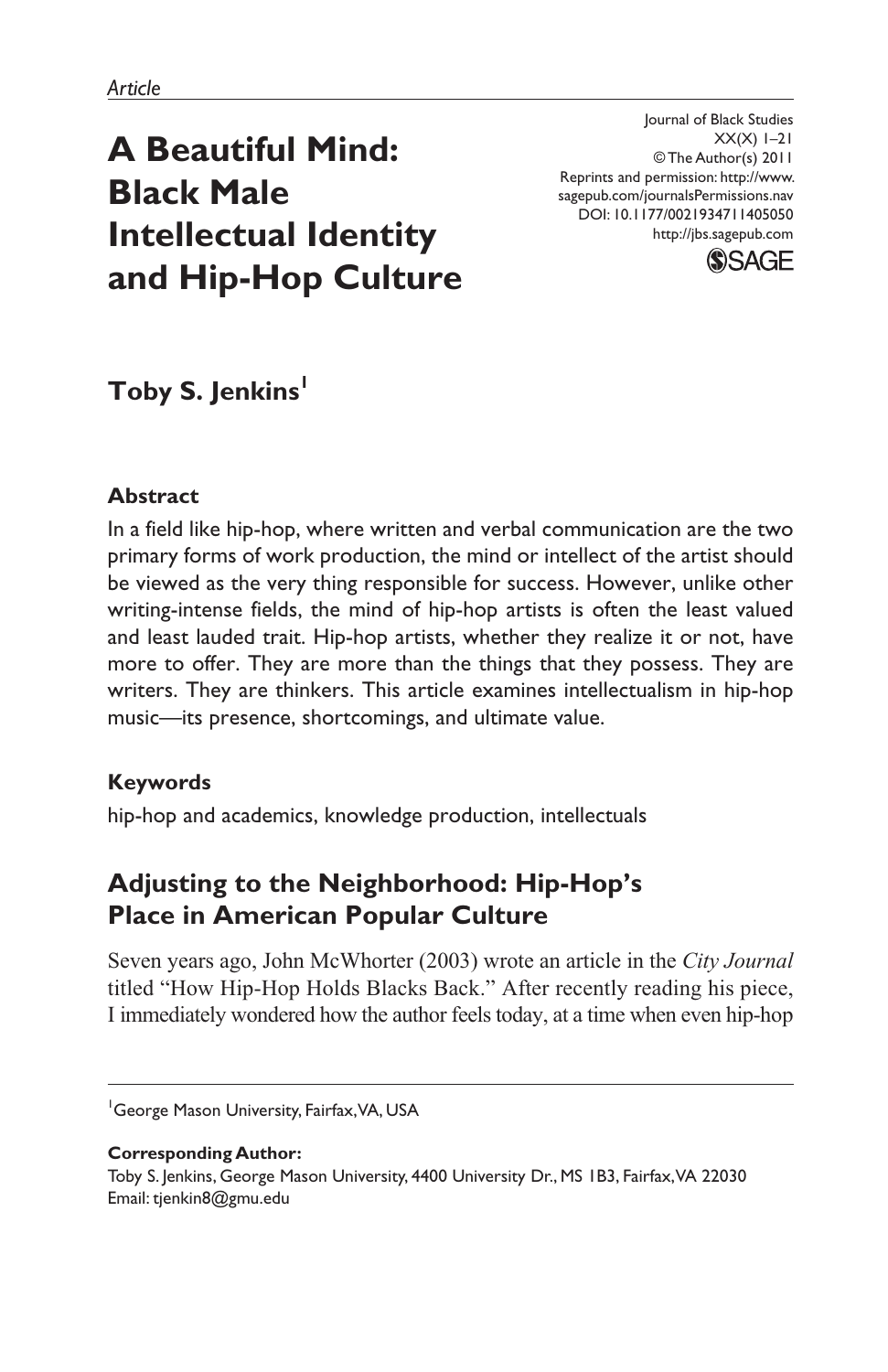artists are saying that mainstream music is less than impressive (Carter, 2009; Jones, 2006). Hip-hop has never been perfect. But it is not all worthless. In his article, McWhorter outlines the various ways in which the lyrics of hip-hop music are poor influences on Black youth. He identifies Grandmaster Flash's classic "The Message" as the critical changing point where hip-hop evolved from fun party music to destructive and nihilistic street anthems. His analysis is a result of a literal rather than critical read of the song:

Grandmaster Flash's ominous 1982 hit, "The Message," with its chorus, 'Its like a jungle sometimes it makes me wonder how I keep from going under," marked the change in sensibility. It depicted ghetto life as profoundly desolate. . . . Music critics fell over themselves to praise "The Message," treating it as the poetry of the streets—as the elite media has characterized hip-hop ever since. The song's grim fatalism struck a chord; twice, I've heard blacks in audiences for talks on race cite the chorus to underscore a point about black victimhood. So did the warning it carried: "Don't push me, 'cause I'm close to the edge," menacingly raps Melle Mel. The ultimate message of "The Message" that ghetto life is so hopeless that an explosion of violence is both justified and imminent—would become a hip-hop mantra in the years ahead. (McWhorter, 2003)

There is a strong difference between the "message" and insight that this song provided into the lived realities of urban poverty and the post-1990s "script" that followed the initial emergence of gangsta rap, where all artists (regardless of how truthful) had to be gangstas, pimps, thugs, or millionaires (Kitwana, 2002; Watkins, 2005). When street-level politics of struggle and survival first began to surface in rap music, there was authenticity in the lyrics—even in the very first gangsta rap that came out of Southern California. In many ways, the writing of hip-hop artists like Grandmaster Flash and Melle Mel demonstrated the ethic that drives critical race theory: the importance of allowing the marginalized to speak and for their voice to be raw, real, and authentic (Barnes, 1990). Barnes (1990) explains the importance of this theory:

Minority perspectives make explicit the need for fundamental change in the ways we think and construct knowledge. Exposing how minority cultural viewpoints differ from white cultural viewpoints requires a delineation of the complex set of social interactions through which minority consciousness has developed. Distinguishing the consciousness of racial minorities requires acknowledgement of the feelings and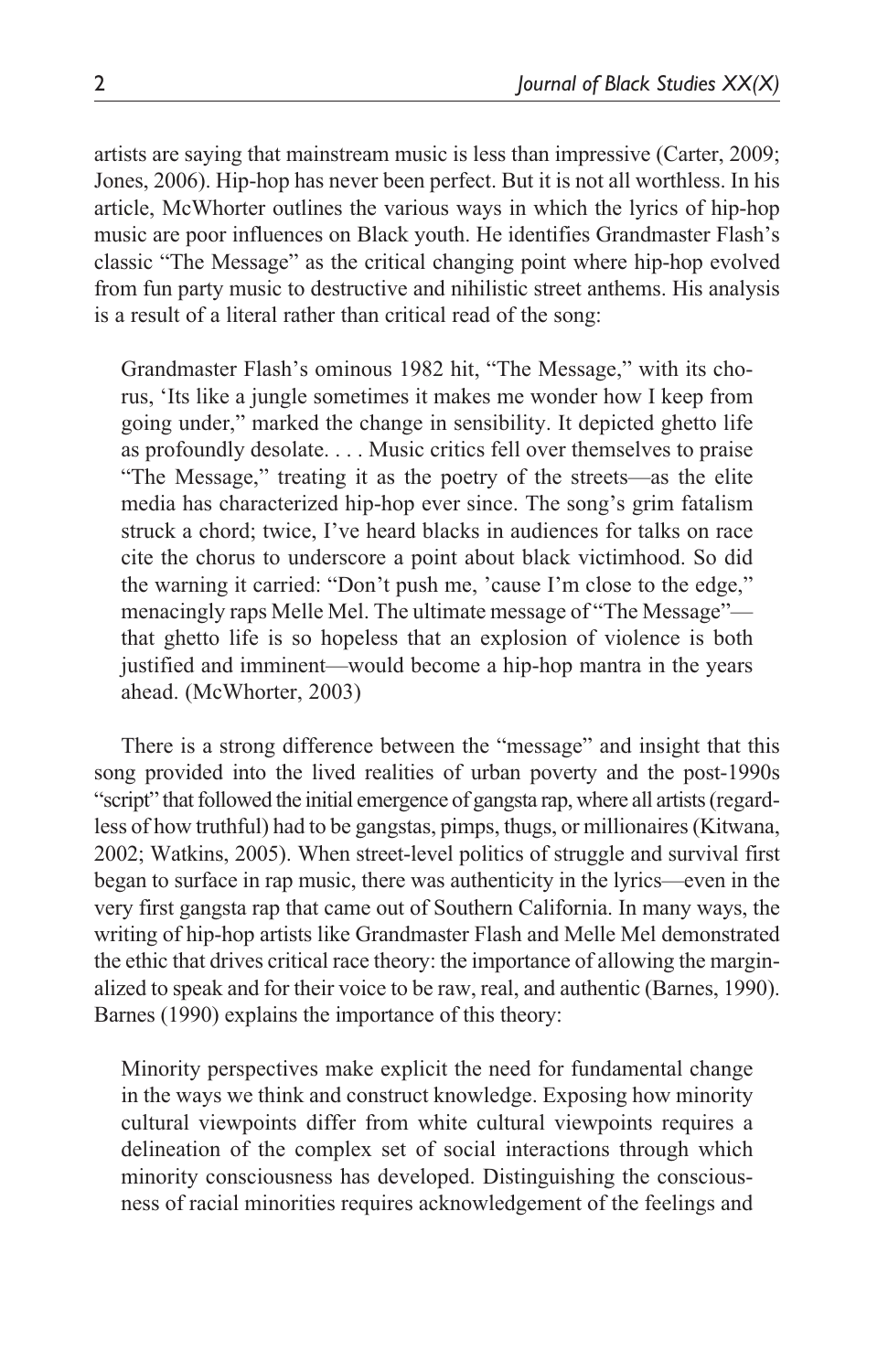intangible modes of perception unique to those who have historically been socially, structurally, and intellectually marginalized in the United States. (p. 1864).

A critical component of acknowledging such modes of perception includes hearing real stories of the cultural experience. Almost a decade later, the worth of hip-hop warrants revisiting. Undeniably, there are basic aspects of hip-hop music that have improved since both its inception and the publication of McWhorter's (2003) article. The musical production of today is more complex than some of the mixed beats that provided the backdrop to rhymes in the late 1970s. In the early days of hip-hop, the music was simply a backdrop, and the DJ's artistic ability was demonstrated by mixing existing songs with new dance beats while creating a "break" so the dancers could take action. Dancers and emcees were the central players in early hip-hop. Music producers have now come into play in a much more active and recognized way. Contemporary producers have indeed elevated the music. Additionally, the business acumen of hip-hop artists has also changed. Artists are now leveraging their roles in the entertainment industry, and some are individually enjoying a payday that no other music entertainers of color have ever seen in any genre of music. And lyrically, the style of rap has also been enhanced. After decades as an art form, competition has made emcees strive to perfect their rhythm, cadence, and style. However, there are two components of lyrical analysis: lyrical content (what they are saying) and lyrical style (how they say it). Although it may be difficult to argue that lyrical content is getting better with age, to say that "hip-hop creates nothing" is wrong (McWhorter, 2003). At its best, hip-hop creates writers and thinkers in young people of color—something many schools have failed to do (Gause, 2008; Harper, 2009; Jenkins, 2006b; Noguera, 2002).

#### *The Invisible Man*

Speech is my hammer, bang the world into shape. (Mos Def, [Smith], 2002a)

In a field like hip-hop, where written and verbal communication are the two primary forms of work production, the mind or intellect of the artist should be viewed as the very thing responsible for success. However, unlike other writing-intense fields, the intellect of the hip-hop artist is often the least valued and least lauded trait. Whether it is in the lyrics of songs or in the media depictions of the artist, for male hip-hop artists, the possession of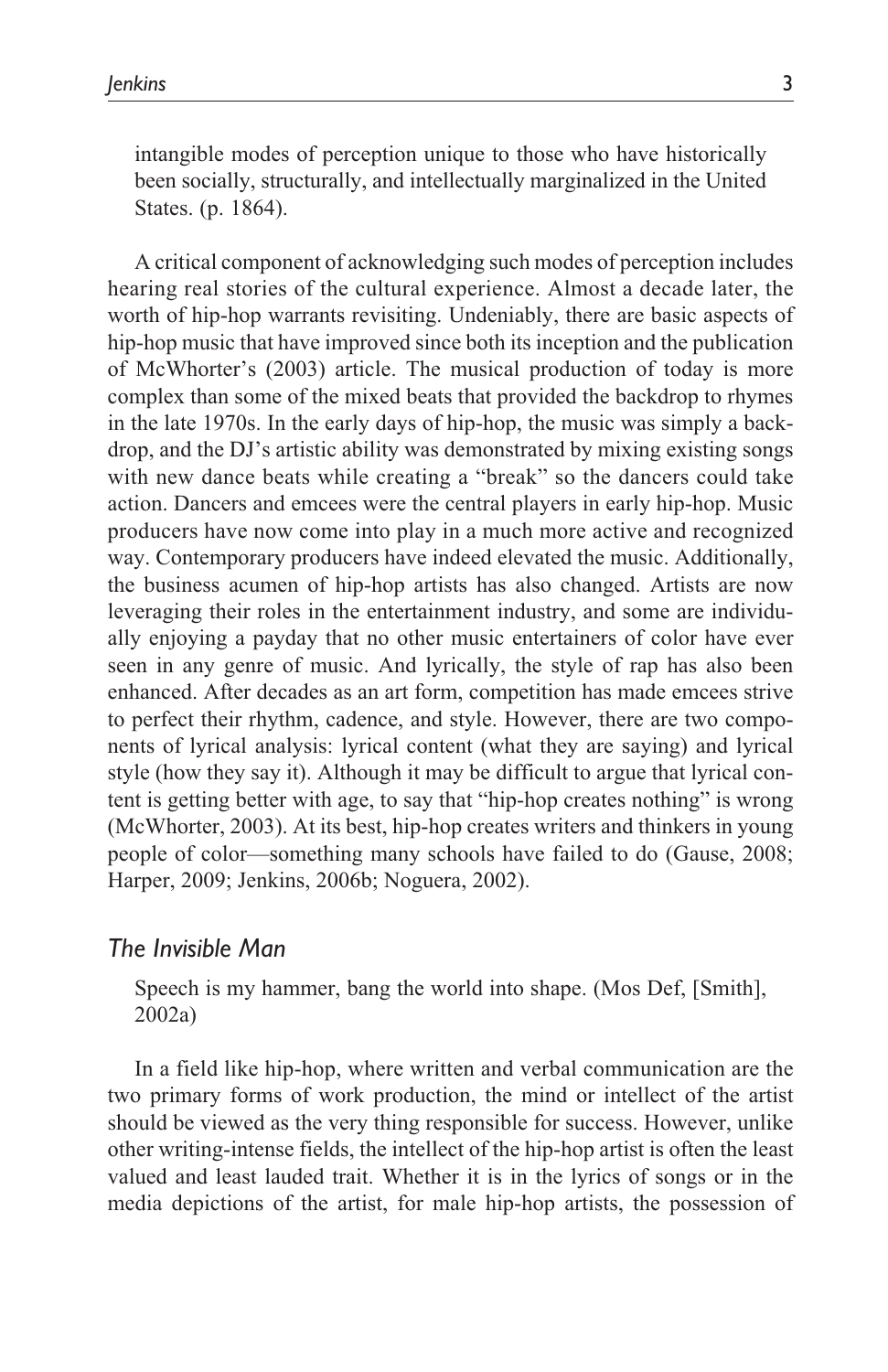power (business ownership), prowess (beautiful women), and paper (money) are consistently viewed as the character traits that earn bragging rights. Shows like *MTV Cribs* (2000), *The Flavor of Love* (2006), and *I Want to Work for Diddy* (2008) have illustrated that the trend to confine the life worth of the male rapper to cribs, relationships, and business ventures has become the industry standard. But hip-hop artists, whether they realize it or not, have more to offer. They are more than the things that they possess. They are writers. They are thinkers.

At its core, hip-hop culture has always acknowledged intelligence. Five basic elements have been identified as the core contextual framework of hip-hop culture: the B-boy/B-girl (dance or break dance), the emcee (voice), the DJ (music), graffiti (art), and knowledge (the consciousness) (Watkins, 2005). Many elements have found their own independent acceptance and growth. Such has been the case with break dance. With nationally syndicated television shows and competitions, a new life and energy has been breathed into the art of break dance. In many ways, hip-hop as a broad culture has moved from the separate corners and blocks of the urban street community and taken up new residences within the larger popular culture. It now belongs to everyone. But not all elements have faired so well in the move. It seems that when it comes to being fully valued and welcomed into the new, wider community of popular culture, some elements were broken in the move. This is what happened to knowledge. Knowledge and intelligence within hip-hop does not seem to have a place within American pop culture.

When we talk hip-hop in the larger society, there is often no mention of an artist being smart, intelligent, or brilliant. This lack of appreciation for the intellect of the writer often is not present in other fields. How many male book authors are praised for the look of the woman on his arm rather than the intellectual or creative value of the books that he has produced? The ways in which the mind of the hip-hop artist is all but ignored within popular culture is, largely, a part of a broader trend within American society to disregard the experiences, perspectives, and ways of being, knowing, and expressing that are offered forth by African American men. So, in the same way that African American male minds have been underserved in classrooms, channeled into prisons, and in some cases, all but ignored within American society, the mind of the hip-hop artist is also devalued within the subordinate popular culture (Jenkins, 2006b).

Written over 50 years ago, Ralph Ellison's (1995) classic text *Invisible Man* symbolically shines a light on the lack of inclusion of Black men in broader society. Ellison's America was a place in which a man becomes invisible because society refuses to see him as anything more than a stereotype.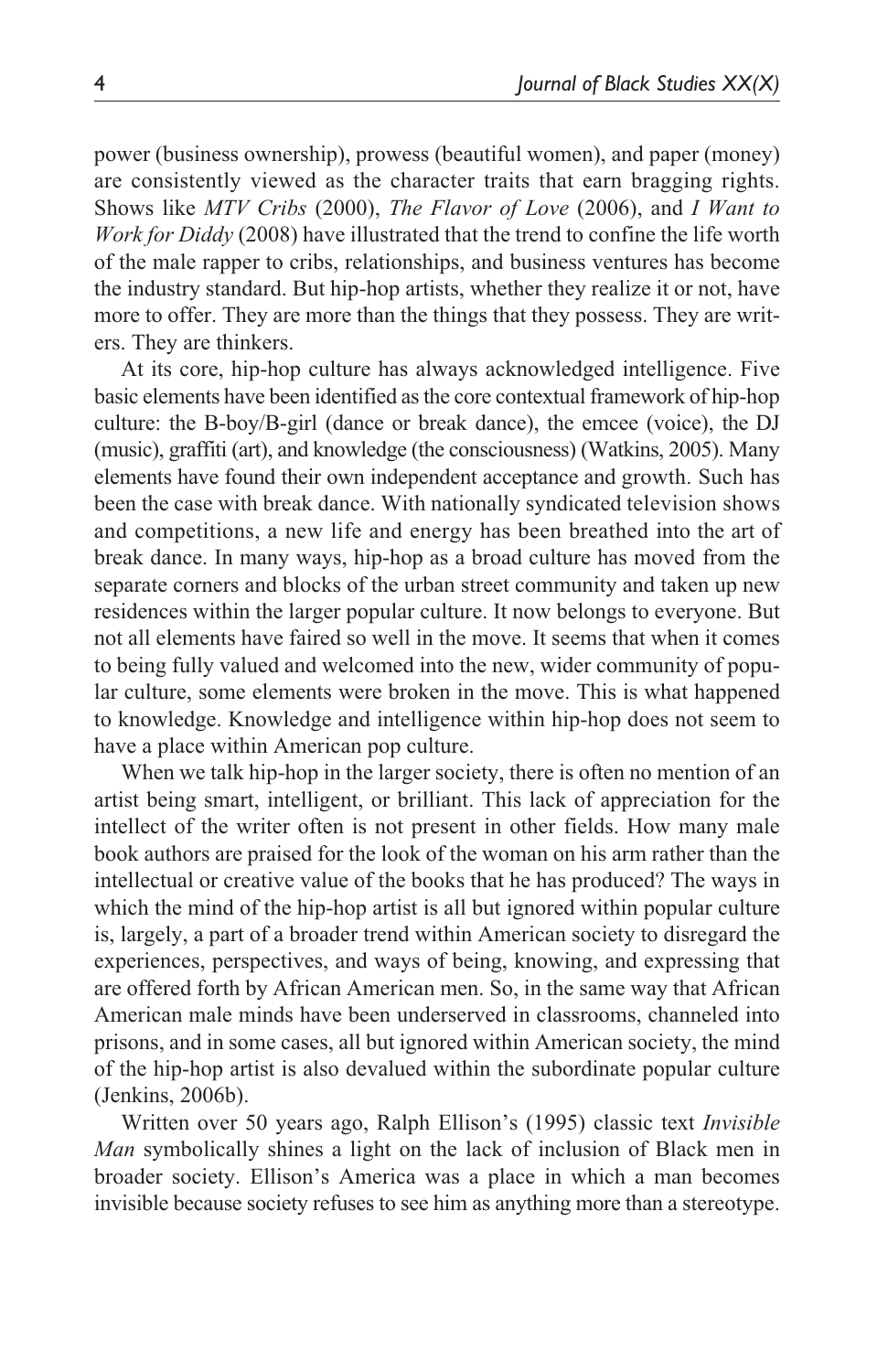Now a century later, in contemporary society, there is only an illusion of inclusion. The real identity of many Black people (as strong, culturally grounded, and intelligent) still remains invisible. This is a society in which even our president is criticized for being too smart (professorial) and walks a thin line of being seen as too ethnic (Poor, 2009; Rappaport, 2009). If the man holding one of the most critical positions in our society must succumb to a manufactured and socially palpable identity, what role could artists possibly occupy as strong and vocal intellectuals?

Why is it so difficult for Black men to be their full and authentic selves in the United States? Persisting White supremacist and patriarchal thinking as well as a patriot "gang" culture definitely play a part. hooks (2004) provides an explanation of the influence of White supremacy:

Nowadays in the imperialist white-supremacist patriarch culture, most boys from poor and underprivileged classes are socialized via mass media and class-biased education to believe that all that is required of their survival is the ability to do physical labor. Black boys . . . have been socialized to believe that strength and stamina are all that really matter. Groomed to remain permanent members of an underclass, groomed to be without choice and therefore ready to kill for the state in wars whenever needed, back males without class privilege have always been targets for miseducation . . . the curiosity that may be deemed a sign of genius in a white male child is viewed as trouble making when expressed by black boys. (p. 36)

Within hip-hop, it is not so much that those thoughtful and socially aware artists who dare to resist the stereotype are not recognized as being positive. Most agree that these artists are positive. In fact, positivity has almost become a badge of dishonor—a marker that means you may have a lot of skill but you probably do not move a lot of product. So though it is nice to be positive, it is not necessarily lucrative. But agreeing on whether or not these artists are positive or liberating writers is not the issue. The problem is rather that critical thought and critical citizenship have never been traits that society has preferred to see demonstrated by Black men (hooks, 2004; Jenkins, 2010). Racism can only thrive in environments that believe the stereotype. So, the mass culture is literally not buying the persona of the intelligent, socially aware, and politically critical Black man. In music, we want our thugs, and in the White House, we do not want anyone that makes us feel dumb.

And beyond the turbulent relationship between Black men and America, the society broadly has limited tolerance for any divergent voice (regardless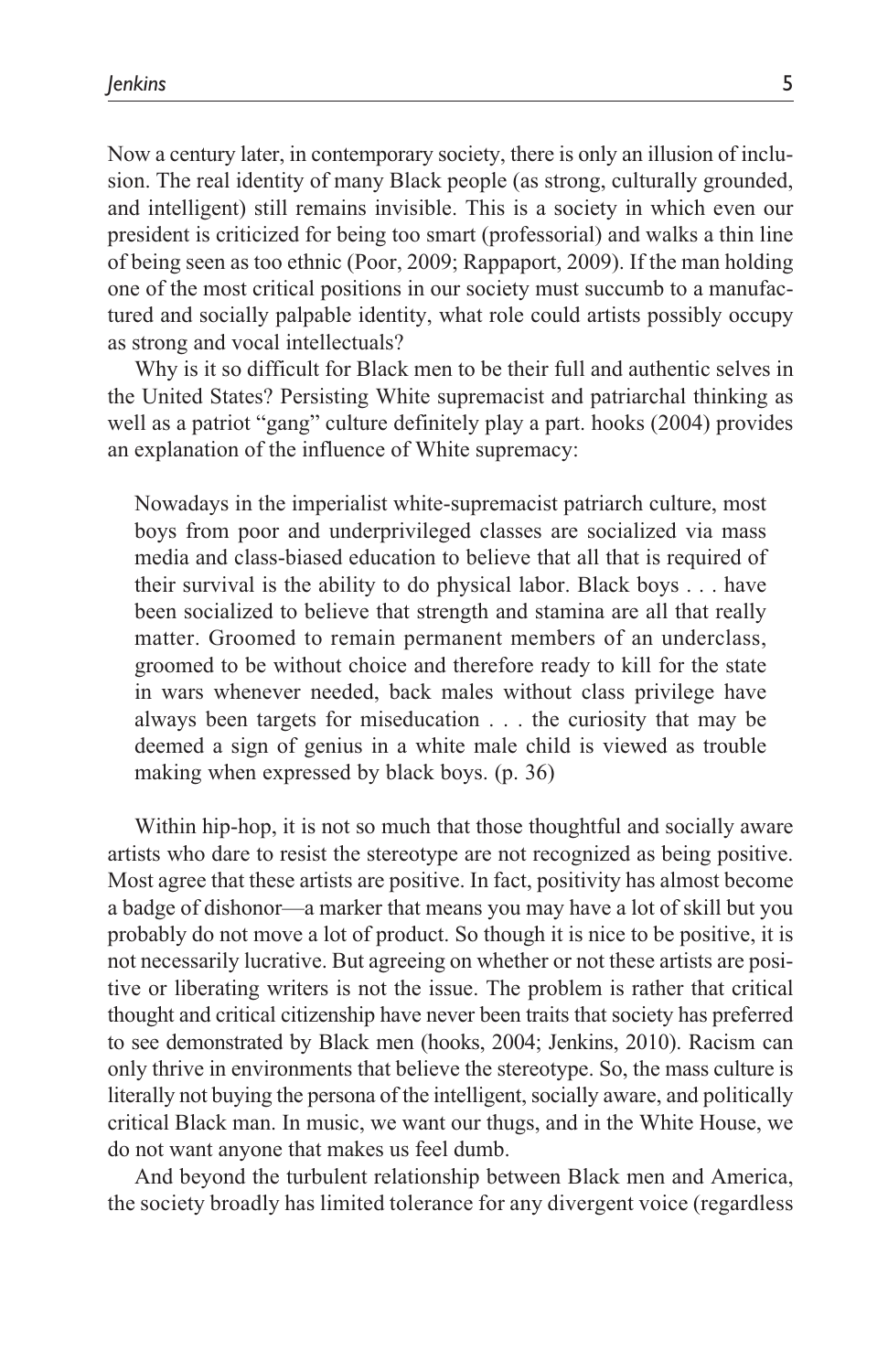of color). American patriotism is often approached through a very narrow and one-dimensional lens (Jenkins, 2010). Like any gang culture, to be a full member (citizen or patriot), you must uncritically accept and support the organization. Those who voice opposition often face a verbal beating and the label of outcast. Like any strong gang, you either get down with us or get beat down by us. Negative talk and thought about the country is not allowed. And so, the need to challenge the idea of who gets to define patriotism and whose voice is allowed to be both heard and valued is a real issue.

More public critiques are needed of the traditional conceptualization of "genius" as being Western, White, and male and of "patriotism" as being synonymous with conformity and blind allegiance. In contemporary public blogs, these outdated ideologies still persist. A 2008 blog post sharing the "Top 50 Geniuses of All Time" listed 50 White men from the Western world (http://4mind4life.com/blog/2008/03/30/list-of-geniuses-top-50-influentialminds/). New ways to define and appreciate genius and intellectual contributions must be developed. Clearly, people of color, women, radical activists, and many political prisoners have transformed our society for the better in deep and meaningful ways. They have pushed to expand our laws, our behavior, and our thinking.

### *The Breakdown*

I've got an appetite for destruction—but I scrape the plate. (Jay-Z, [Carter], 2001))

The impact of the largely stereotypical images of hip-hop artists that are advanced through popular culture and the media is both deep and important to discuss. Popular culture has always played an important role in shaping public opinion. The basic premise of McWhorter's (2003) argument regarding the strong influence of entertainment does have merit. In the 1930s, movies, commercials, and newspaper articles were used to sway public opinion against the use of marijuana and eventually led to its outlaw in 1937 (Bonnie & Whitebread, 1974; Lupien, 1995; Parry, 2008). Many of the negative stereotypes about single Black mothers (that still hold sway) were generated in the 1980s during the media frenzy in which images were widely published of mostly Black crack mothers, crack babies, and welfare recipients (Cox, 2006). These depictions helped to push forward extremely unforgiving and what we now know to be racially unbalanced drug laws. And you can look at any decade to see that during times of war, nothing drums up broad public support for military engagement better than a swarm of war-based movies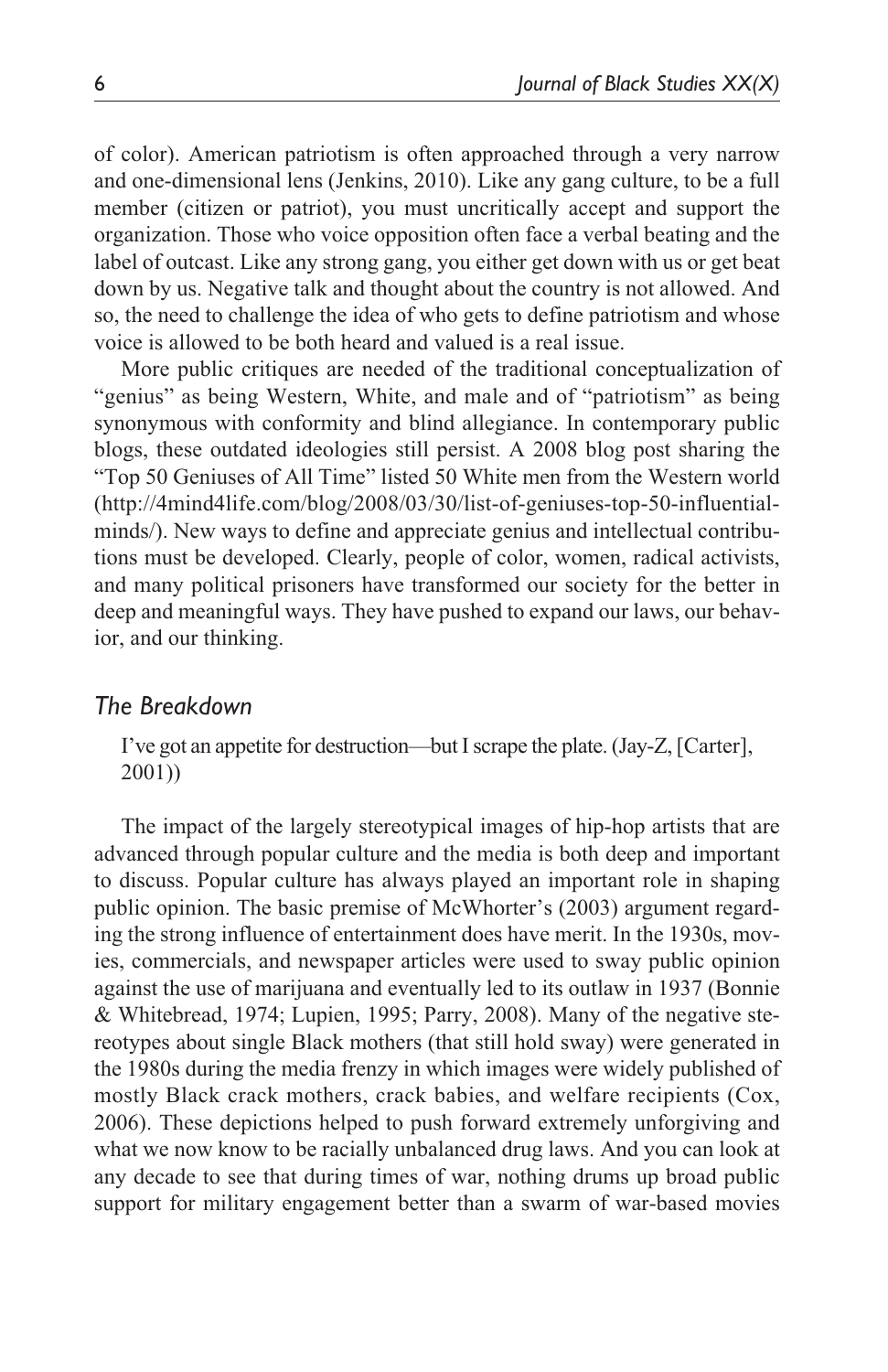(Carver, 2002). When it comes to seducing the public's opinion, pop culture has been around the block. But it is probably more powerful now than ever before. This is partly due to the increase in venues for mass media consumption (music TV, expanded and digital cable, satellite radio, iPods, cell phones with video and music downloads, hip-hop artists as fashion and restaurant moguls, etc.) (hooks, 2001). We can now access media 24-7 in our homes, in our cars, or while simply walking down the street. We no longer have to walk into the living room or run to the newsstand for the daily news. We simply carry it in our purse, and it is available at the click of the browser button. And so, popular culture continues to influence the public but now with a much wider reach. The one thing that holds constant is the fact that negative and false propaganda is still as much of an issue now as it was in the 1930s. And stereotypes are still broadly projected about many communities.

Arguments have been had for decades about who should take the weight for the negative impact of hip-hop music. Some argue that artists bear responsibility for the work that they produce. Artists have blamed parents by saying that parents should monitor their child's consumption of music. But many young people simply do not have good parents. What about the children of drug-addicted parents? Other kids have parents who are struggling to parent in the midst of hard life circumstances. This is often the case for kids who have single parents working multiple jobs just to afford food and shelter. In either case, parents may barely see their children, much less be able to adequately monitor what they watch or hear. Whatever the reason, the question is, do we allow these children to fall prey to bad influence simply because of circumstances of birth? And beyond children, as mentioned previously, media has psychological influence on adults as well. This is why advertising is such a major industry.

So when it comes to hip-hop, what do our teachers, classmates, neighbors, and citizens both within and outside of the United States often see when consuming the popularized hip-hop product? The five core elements of hip-hop can be replaced by the five core stereotypes of the Black male hip-hop artist: the nihilistic, self-centered, caked-out mogul with a god complex; the uneducated, lazy, absentee father; the imprisoned and angry criminal; the cool pimp; and the ignorant thug. According to bell hooks (1994), internalized self-hatred is more pronounced now then in the era of segregation. hooks goes on to discuss the critical differences between a time period when African Americans were demeaned, stereotyped, and caricatured by a larger society that openly admitted to hate versus a current era, where White-supremacist, patriarchal thinking is cleverly hidden behind curtains of verbal democracy and inclusion.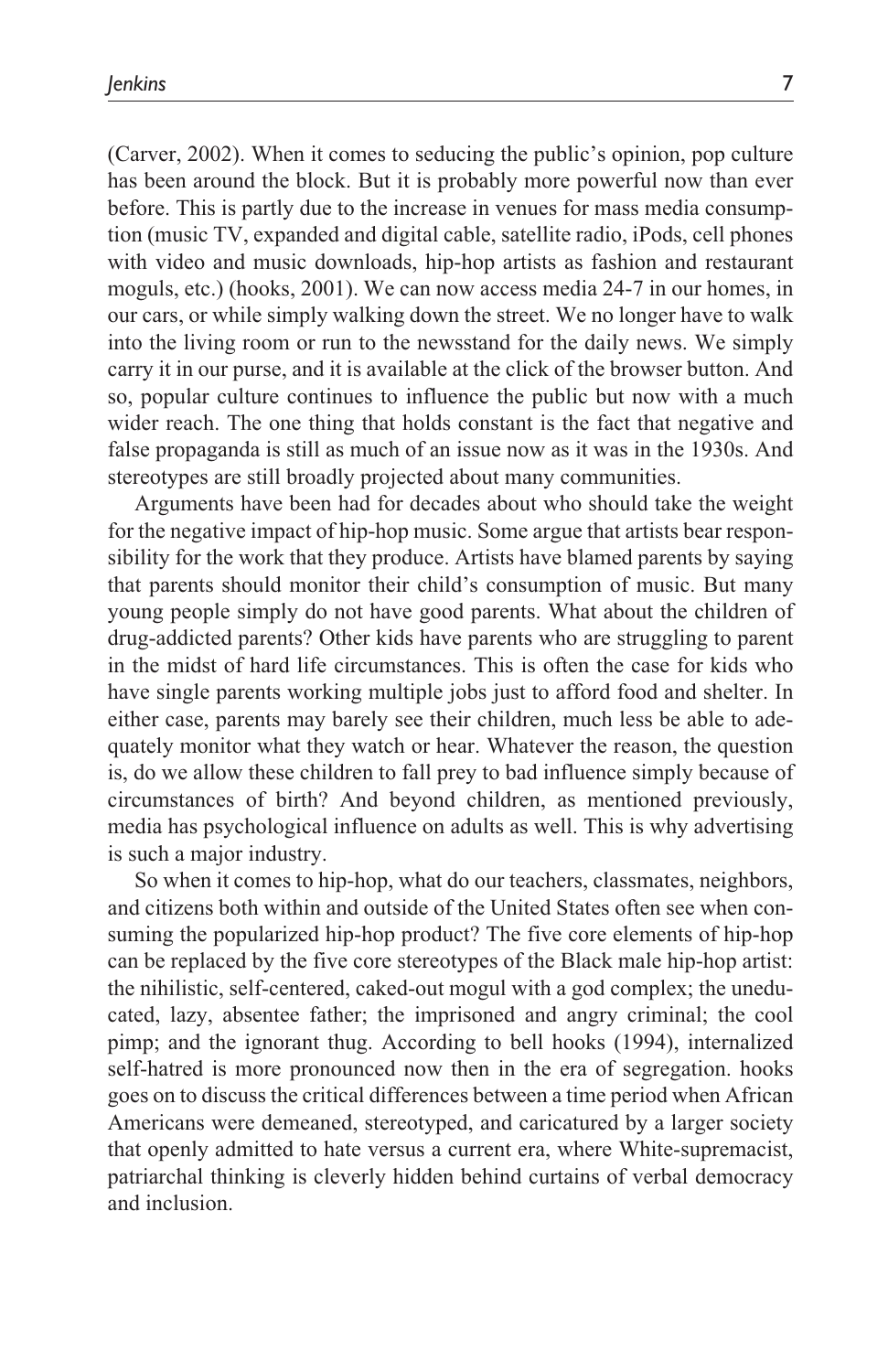When we watched shows like Tarzan or Amos 'n' Andy that we enjoyed, we were ever aware that the images of blackness we saw on these programs were created by folks who, as Mama would say, "did not like us." Consequently, these images had to be viewed with a critical eye. In my own family this critical vigilance began to change as the fruits of the civil rights struggle became more apparent. Mama's last child would watch television alone with no adult voices teaching her a resisting gaze. . . . Once laws desegregated the country, new strategies had to be developed to keep black folks from equality, to keep black folks in their place. While emerging as less racist than it had once been, television became the new vehicle for racist propaganda. Black people could be represented in negative ways, but those who had wanted there to be jobs for Black actors could be appeased. Nothing pushed a white supremacist aesthetic more than television, a medium where even dark-haired white women had to become blondes in order to succeed. (hooks, 1994, p. 76)

Though written primarily about television, hooks' comments can be broadly applied to mass media, as the industry is now more blended and less segmented as in the past. Music is no longer relegated to radio—it is a television-, radio-, and Internet-based form of entertainment. And it is not simply an issue of its broad reach. The cultural implications of the negative stereotyping in popular culture are even more disheartening. Today, some of these images are being put out by Black folks whom consumers want to love and trust. Today, it is less a matter of "they hate us" and more a capitalistic issue of "they don't care about anything but money." And today, given the massive availability of media, it is much harder to disregard and resist. This is what hooks meant. In a capitalistic society, a culture where mass media largely sets the agenda, it is difficult to argue that there is no media influence on consumers' concept of both themselves and others. Especially when it comes to hip-hop culture.

Hip-hop culture extends beyond music and dance. It breaks down the separation of pop culture and daily life so that pop culture is not merely a form of entertainment but a lifestyle (Bynoe, 2004; Kitwana, 2002). The generations that identify with hip-hop embody the culture (sometimes good and bad) in all of who they are, bringing the culture into the way they interact, dress, think, and establish life priorities and goals (Bynoe, 2004; Kitwana, 2002). One problematic example was the case of the "thug." In the early 2000s, it was the embraced stereotype of the day. Conversations were had about it, articles were written about it, bloggers blogged about it, and of course, popular songs spoke on it ("Why Black American Chicks," 2008). And in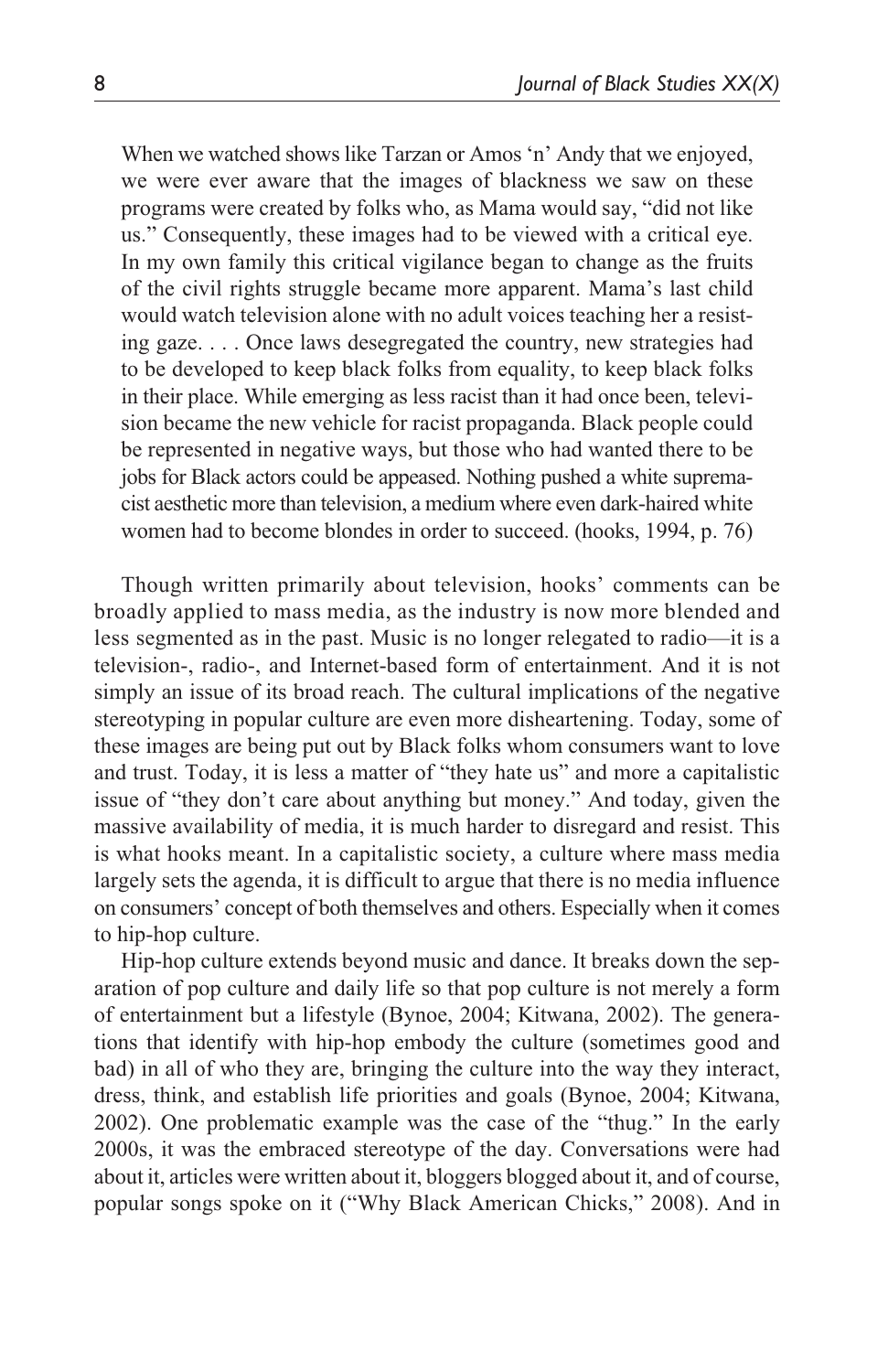2004, almost serving as an affirmation of society's embrace of the thug image, Destiny's Child wrote a song glorifying it called "Soldier." In the song, the group made statements like "If your status ain't hood, I ain't checkin' for him. Better be street if he lookin' at me." They went on to state, "We like dem boys up top from the BK [Brooklyn]. Know how to flip that money three ways. So quick to snatch up your Beyonce" (Knowles, Rowland, Williams, & Harrison, 2004). In my 2006 *Gloss Magazine* article, I offer the following explanation of the thug phenomenon:

Undoubtedly, most women, at that time, were not actually seeking a thug or gangsta. If we take time to dissect and define these two simple personas in their most literal sense we are talking about a man that is disrespectful (thug) or a man that is criminal (gangster), and with both a man that lacks the ability to build familial, friend or kinship connections (hood). It is important that we understand a "hood" is a place where people do not enact the role of neighbor—where creating a sense of kinship and being a neighbor is absent from the experience. So, a hood can be created within an urban ghetto as well as in an affluent suburb where people don't speak to or look out for one another. If you were raised in a government housing project but had neighbors that looked out for you—then you were a part of a neighborhood, however poor it might have been. And if you are loving a man that is loving you back, and also loving his mother, father, nieces, nephews, friends, and also looking out for the young brothers on the block, however poor he might be, his status is not "hood."

Of course, these terms are not meant literally, they are meant to represent something else. But it may be more socially beneficial to stop using them and to begin using the language that reflects what we love about black men. Our love of the "bad boy" is not new. It is as old as our love for men that dared to stand up and to challenge the status quo, to go against the grain as did our beloved Malcom X or Nat Turner. We actually don't love badness. We love strength that is sometimes interpreted as being bad. Women were saying they wanted a thug—but what they wanted was a strong man. What women were seeking was not a gangsta, but rather, a man that was confident and that commanded respect from those around him. (Jenkins, 2006a)

With all of the various ways that we can describe, label, and identify Black men, why are there only a few, limited, and stereotypical identities present in popular culture?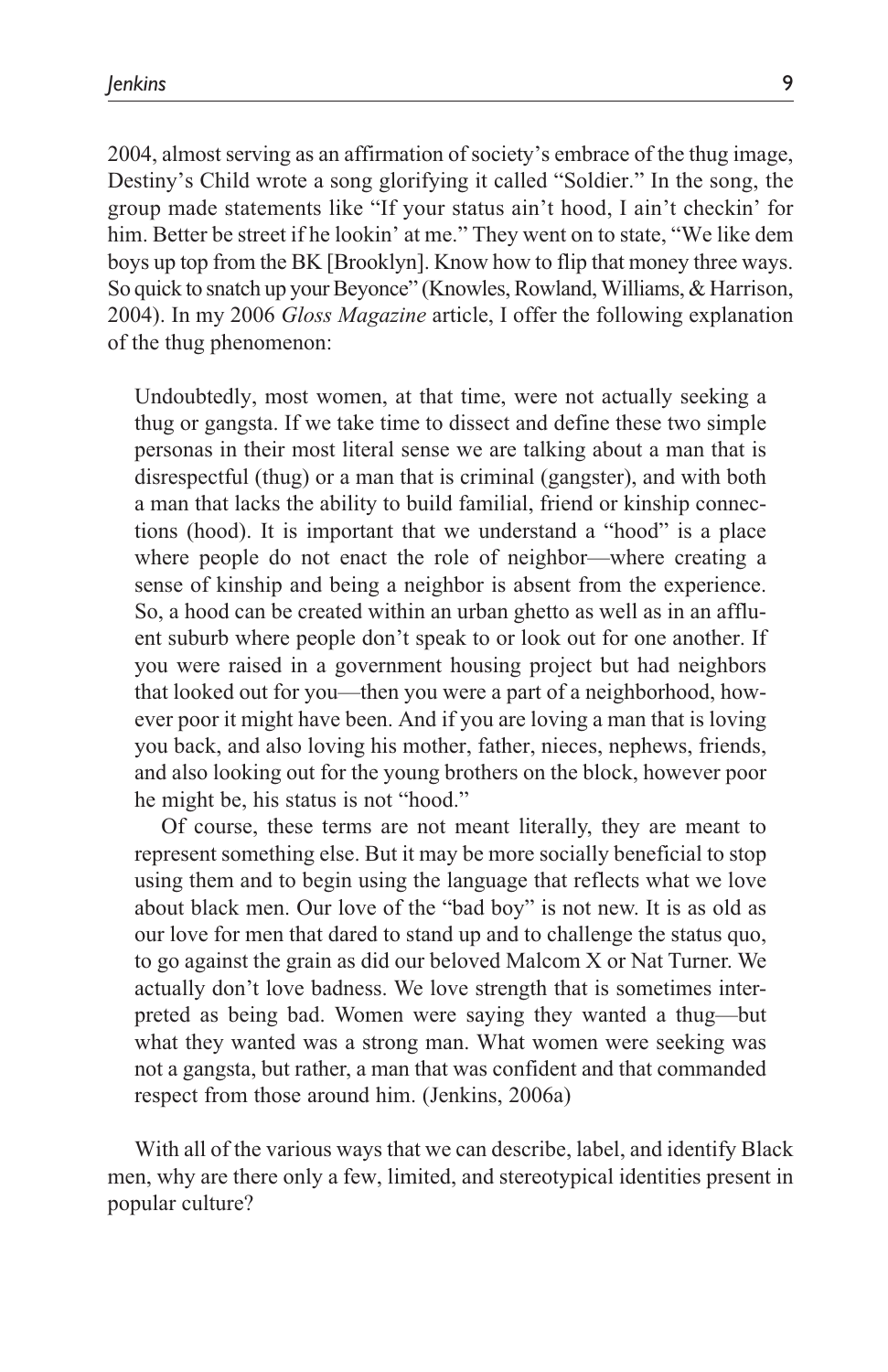## *Beyond the Stereotype: Hip-Hop Artists as Knowledge Producers*

I used to speak the King's English, but caught a rash on my lips. (Mos Def, [Smith], 2002a)

Although many hip-hop artists may share former identities as thugs and gangsters, these are not their only identities. The failure to acknowledge truly talented hip-hop artists as intelligent demeans both the art production and the artist. Hip-hop artists are indeed talented, but they are not *just* talented. And though hip-hop artists may exhibit strength (as evidenced by their ability to navigate their way through poverty, crime, and oppression in America), they are not *just* strong. When artists write their own lyrics and those lyrics are brilliant examples of critical thought, social critique, or creative writing, they are exhibiting more than talent and strength. They are showcasing intelligence.

In their recent book, *Born to Use Mics: Reading Nas's Illmatic*, Michael Eric Dyson and Sohail Daulatzai (2009) acknowledge the depth and critical meaning often found in the lyrics written by rappers. Because the African American community has a history of valuing community-based knowledge of understanding that knowledge is produced in our homes, on our streets, and through our cultural production—it is important that the Black community continue to challenge the notion of who is allowed to be considered knowledge producers and what venues (beyond educational institutions) are allowed to be viewed as points of knowledge production (Hill Collins, 1986).

When it is at its best, the lyrics penned by hip-hop artists are a valuable form of nontraditional knowledge and social critique of the American experience. I often use lyrical analysis of various forms of music, hip-hop in particular, in my classrooms in order to encourage students to wrestle with the counter experience of people of color. The work of many hip-hop artists equals Ellison's (1995) classical work in social value and meaning. In Table 1, I share brief lyrics (with notes) of four Black male hip-hop artists in order to demonstrate this value.

Jay-Z is a perfect example of an artist who has not been recognized enough for his intelligence. Within the culture he is seen as successful, powerful, rich, *and smart*. But the smart piece has not always been widely translated outside of the culture. On a recent appearance on *The Oprah Winfrey Show*, the video introduction of Jay-Z still focused on the traditional ways in which manhood and success have been defined in America: money, power, ownership, and beautiful women (Hurt, 2006). However, the larger article written about Jay-Z in *O Magazine* took a different perspective, with Oprah interviewing him and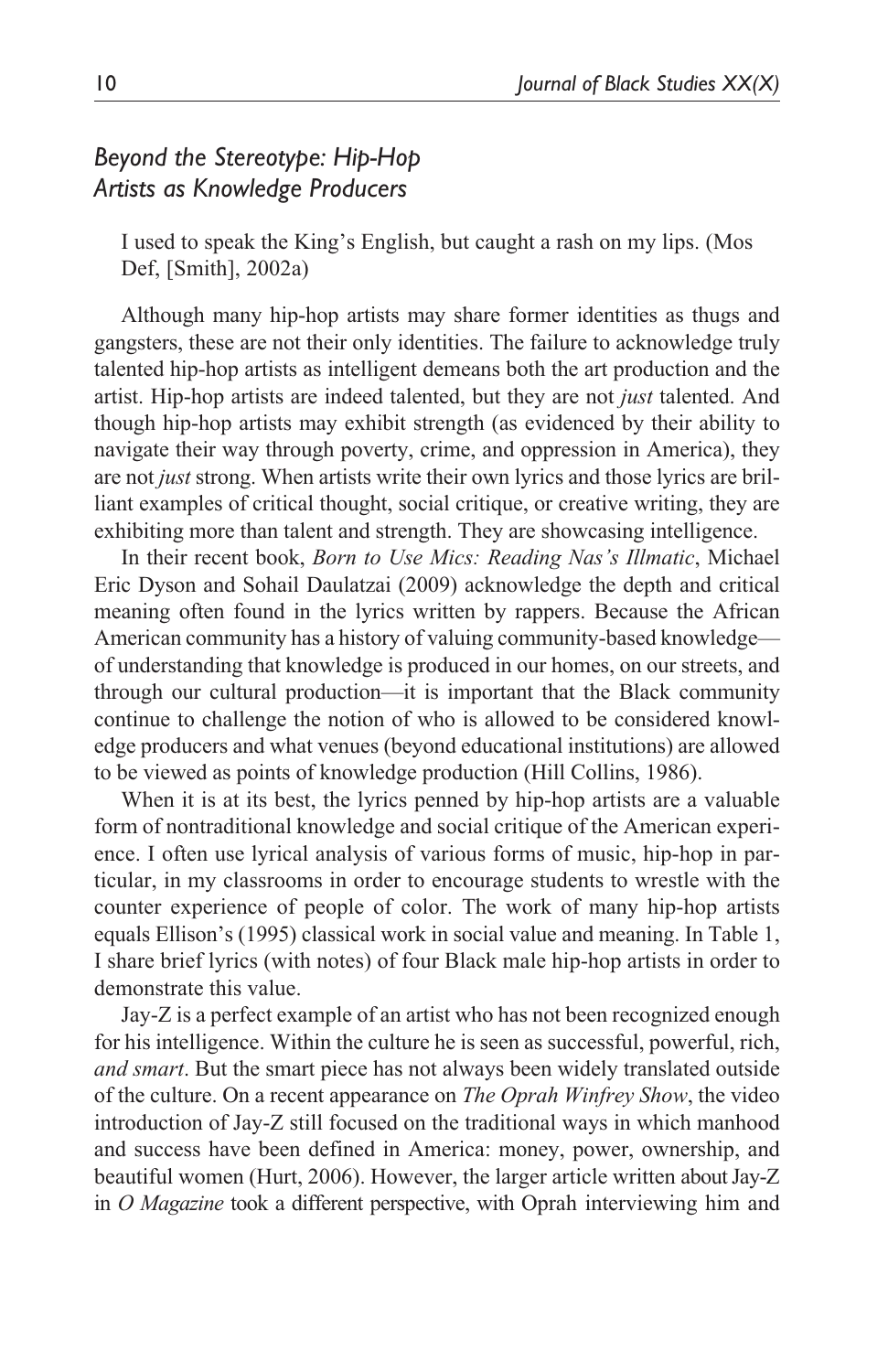## **Table 1.**

| Lyrics                                                                                                                                                                                                                                                                                                                                                                                                                                                                                                                                                                                                                                                     | <b>Notes</b>                                                                                                                                                                                                                                                                                                                                                                                           |
|------------------------------------------------------------------------------------------------------------------------------------------------------------------------------------------------------------------------------------------------------------------------------------------------------------------------------------------------------------------------------------------------------------------------------------------------------------------------------------------------------------------------------------------------------------------------------------------------------------------------------------------------------------|--------------------------------------------------------------------------------------------------------------------------------------------------------------------------------------------------------------------------------------------------------------------------------------------------------------------------------------------------------------------------------------------------------|
| "I Want to Talk to You," Nas (Jones, 1999)                                                                                                                                                                                                                                                                                                                                                                                                                                                                                                                                                                                                                 |                                                                                                                                                                                                                                                                                                                                                                                                        |
| I wanna talk to the mayor, the<br>governor, the  president<br>I wanna talk to the FBI, and the CIA,<br>and the  congressman<br>I'm just a black man why y'all made it<br>so hard,<br>Damn  gotta go create his own job<br>Mr. Mayor imagine if this was your<br>backyard,<br>Mr. Governor imagine if it was your<br>kids that starved<br>Imagine your kids gotta sling crack to<br>survive,<br>Swing a mack to be live, cart ack to<br>get high<br>Mr. President, I assume it was<br>negligence,<br>Your streets are upside down and I'm<br>here to represent                                                                                              | The need for poor communities<br>to have voice and to be heard by<br>the American power structure<br>Black male unemployment<br>Lack of political empathy and<br>understanding of the life of the<br>oppressed<br>Drug-related crime<br>Street violence<br>The role of the hip-hop artist to<br>loudly speak the truth and serve<br>as a "street" representative for<br>those being ignored by society |
| "Changes," Tupac Shakur (1998)<br>I see no changes wake up in the morning<br>and I ask myself is life worth living should<br>I blast myself?<br>I'm tired of bein' poor and even worse<br>I'm black<br>My stomach hurts so I'm lookin' for a<br>purse to snatch<br>Cops give a damn about a negro pull the<br>trigger kill a n* he's a hero<br>Give crack to the kids who the hell cares<br>one less mouth on the welfare<br>First ship 'em dope and let 'em deal to<br>brothers<br>Give 'em guns step back watch 'em kill<br>each other<br>It's time to fight back that's what Huey<br>said<br>والمستحلف والاستبداء المستندي والمساوي والمستطيع ومستطيعات | Nihilism in the Black community<br>Poverty and racism<br>Socioeconomics that lead to crime<br>Racial police brutality<br>Lack of social concern for poor<br>communities<br>Government corruption<br>Black-on-Black crime<br>Silencing of Black activists<br>Need for unity<br>Need for community love<br>Need for concrete and holistic<br>strategies and efforts toward<br>change                     |

2 shots in the dark now Huey's dead

*(continued)*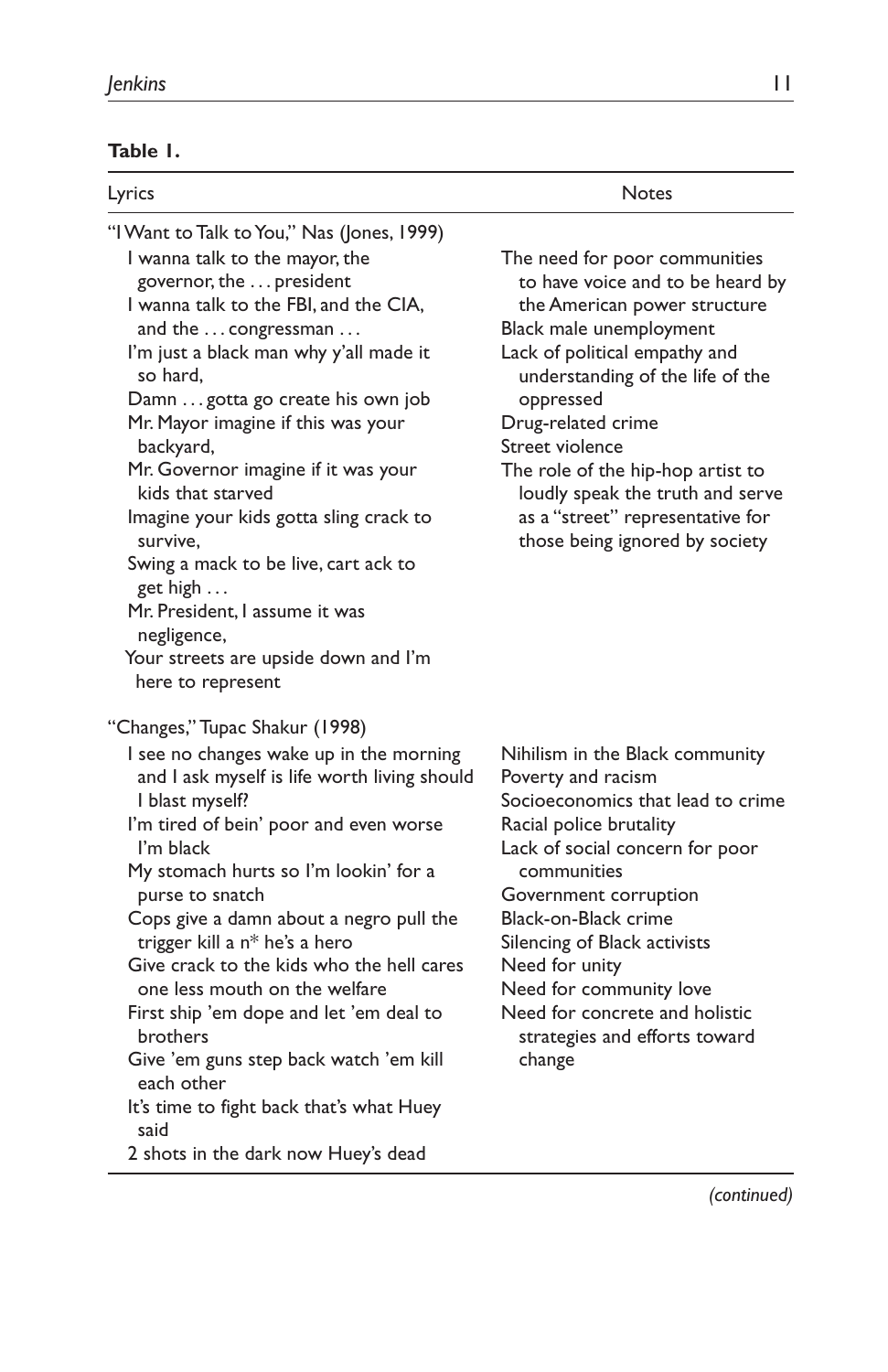## **Table 1. (continued)**

| Lyrics                                                                                      | Notes                                                                                                                                                                                                    |
|---------------------------------------------------------------------------------------------|----------------------------------------------------------------------------------------------------------------------------------------------------------------------------------------------------------|
| I got love for my brother but we can<br>never go nowhere unless we share with<br>each other |                                                                                                                                                                                                          |
| We gotta start makin' changes                                                               |                                                                                                                                                                                                          |
| Learn to see me as a brother instead of                                                     |                                                                                                                                                                                                          |
| 2 distant strangers                                                                         |                                                                                                                                                                                                          |
| And that's how it's supposed to be                                                          |                                                                                                                                                                                                          |
| How can the Devil take a brother if he's<br>close to me?                                    |                                                                                                                                                                                                          |
| I'd love to go back to when we played as<br>kids                                            |                                                                                                                                                                                                          |
| But things changed, and that's the way it is                                                |                                                                                                                                                                                                          |
| We gotta make a change                                                                      |                                                                                                                                                                                                          |
| It's time for us as a people to start makin'                                                |                                                                                                                                                                                                          |
| some changes.<br>Let's change the way we eat, let's change                                  |                                                                                                                                                                                                          |
| the way we live and let's change the way<br>we treat each other.                            |                                                                                                                                                                                                          |
| You see the old way wasn't working so it's                                                  |                                                                                                                                                                                                          |
| on us to do what we gotta do, to survive.                                                   |                                                                                                                                                                                                          |
| "Mathematics," Mos Def (Smith, 1999)                                                        | The song's title is a play on words.<br>It articulates the charge of the<br>emcee to sum up life. Additionally,<br>he creatively uses numbers<br>throughout the song to further<br>complicate the lyrics |
| Working class poor better keep your alarm<br>set                                            | The daily realities of poverty-line<br>living that causes you to always                                                                                                                                  |
| Streets too loud to ever hear freedom<br>ring                                               | be on call, always be on guard,<br>always be attached to a 9-to-5                                                                                                                                        |
| Say it backwards in your sleep, "It's<br>dangerous to dream"                                | reality rather than a life of hopes,<br>dreams, and optimism                                                                                                                                             |
| It's a number game, but shit don't add up<br>somehow                                        | The ways in which artists are<br>not equal partners in the                                                                                                                                               |
| Like I got, sixteen to thirty-two bars to<br>rock it                                        | entertainment industry<br>Misdirected government priorities                                                                                                                                              |
| But only 15% of profits, ever see my<br>pockets like                                        | Drug-trafficking laws and the<br>criminal justice system                                                                                                                                                 |
| Sixty-nine billion in the last twenty years                                                 | Drugs and health                                                                                                                                                                                         |

*(continued)*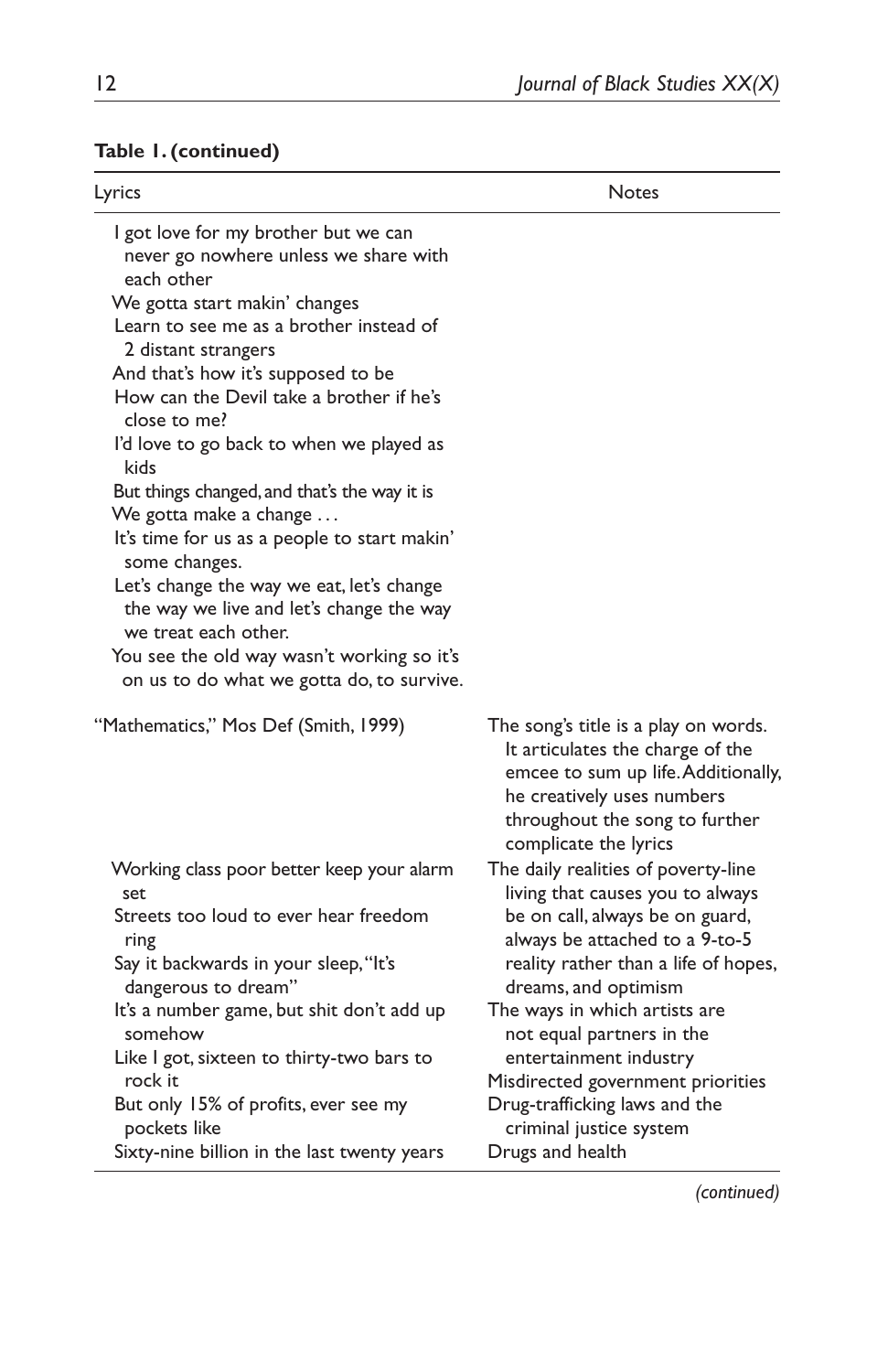# **Table 1. (continued)**

*(continued)*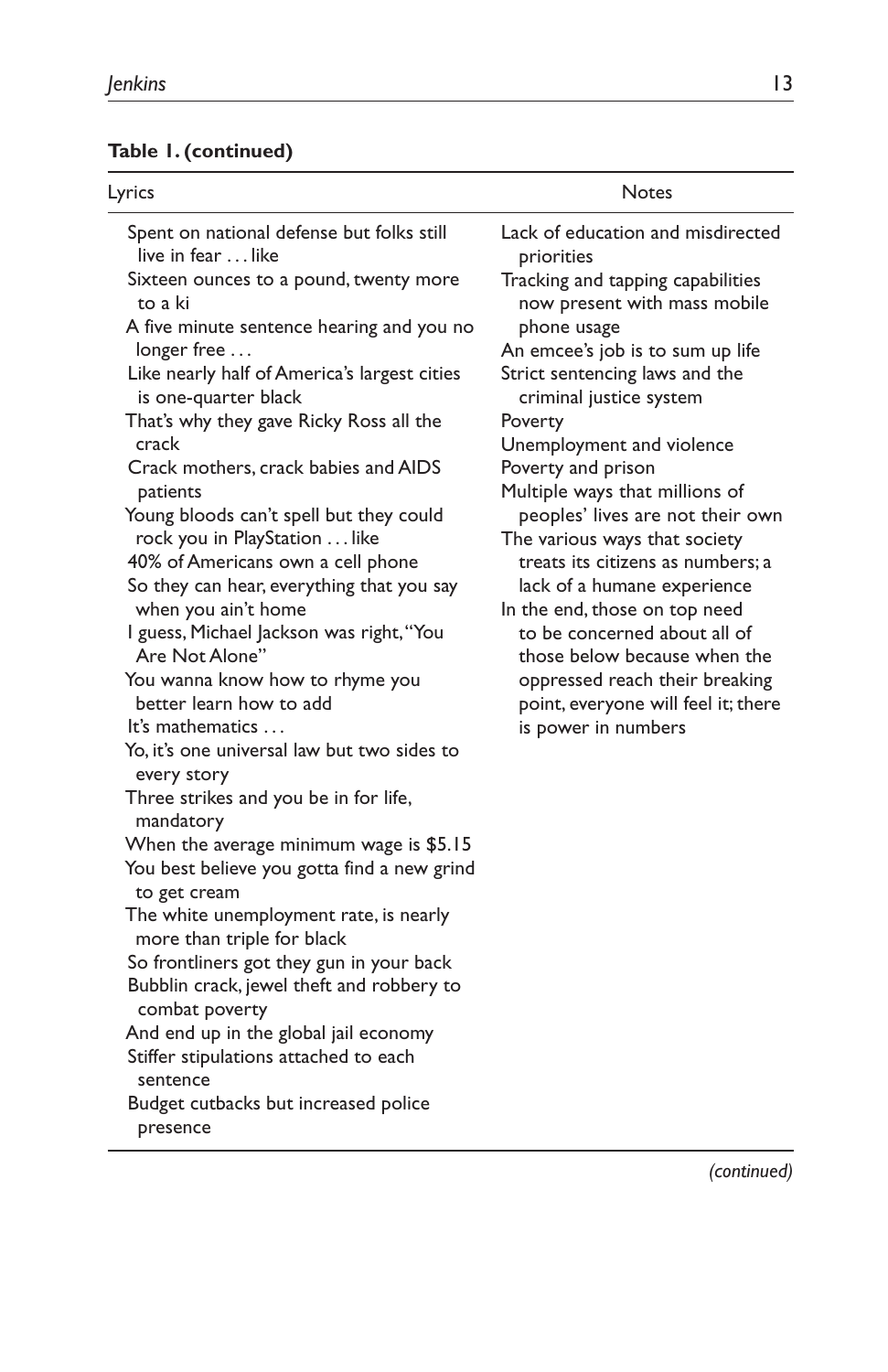| Lyrics                                                                                                                                                                                                                                                                                                                                                                                                                                                                                                                                                                                                                                                                                                                                                                                                                                                                     | <b>Notes</b>                                                                                                                                                                                                                                                                                                                                                                                                                                                                                                                                                                                                                                                                                                                                                                                                                                                                                          |
|----------------------------------------------------------------------------------------------------------------------------------------------------------------------------------------------------------------------------------------------------------------------------------------------------------------------------------------------------------------------------------------------------------------------------------------------------------------------------------------------------------------------------------------------------------------------------------------------------------------------------------------------------------------------------------------------------------------------------------------------------------------------------------------------------------------------------------------------------------------------------|-------------------------------------------------------------------------------------------------------------------------------------------------------------------------------------------------------------------------------------------------------------------------------------------------------------------------------------------------------------------------------------------------------------------------------------------------------------------------------------------------------------------------------------------------------------------------------------------------------------------------------------------------------------------------------------------------------------------------------------------------------------------------------------------------------------------------------------------------------------------------------------------------------|
| And even if you get out of prison still livin<br>Join the other five million under state<br>supervision<br>This is business, no faces just lines and statistics<br>From your phone, your zip code, to your<br>S-S-I digits<br>The system break man child and women<br>into figures<br>Two columns for who is, and who ain't n*<br>Numbers is hardly real and they never<br>have feelings<br>But you push too hard, even numbers got<br>limits<br>Why did one straw break the camel's back?<br>Here's the secret: the million other straws<br>underneath it-it's all mathematics                                                                                                                                                                                                                                                                                            |                                                                                                                                                                                                                                                                                                                                                                                                                                                                                                                                                                                                                                                                                                                                                                                                                                                                                                       |
| "American Dreamin'," Jay-Z (Carter, 2007)                                                                                                                                                                                                                                                                                                                                                                                                                                                                                                                                                                                                                                                                                                                                                                                                                                  |                                                                                                                                                                                                                                                                                                                                                                                                                                                                                                                                                                                                                                                                                                                                                                                                                                                                                                       |
| This is the shit you dream about with the<br>homie steamin' out<br>Back-back-backing them Beamer's out<br>Seems as our plans to get a grant<br>Then go off to college, didn't pan or even out<br>We need it now, we need a town<br>We need a place to pitch a tent, we need<br>a mound<br>But For now, I'm just a lazy boy<br>Big dreaming in my La-Z-Boy<br>In the clouds of smoke, been playin' this<br>Marvin<br>Mama forgive me, should be thinkin' bout<br>Harvard<br>But that's too far away, [my peoples] are<br>starving<br>Ain't nothin' wrong with aimin, just gotta<br>change the target<br>You're now in a game where only time can tell<br>Survive the droughts, I wish you well<br>Survive the droughts? I wish you well?<br>How sick am I? I wish you HEALTH<br>I wish you wheels, I wish you wealth<br>I wish you insight so you could see for<br>yourself | Having a smoke and dreaming<br>with your friends about one day<br>making money<br>Deferred dreams in the ghetto<br>Poor people also feel the urgent<br>need to stake a claim and find a<br>place in the world<br>Realities of poverty that redirect<br>positive life goals toward here and<br>now, concrete financial realities.<br>Also speaks to the fact that<br>ambition is still present in the<br>heart of a street hustler—but lack<br>of options, lack of critical thought,<br>lack of principles, etc. have caused<br>him to redirect his dream<br>Time undoubtedly will run out for<br>a street hustler<br>A person living in poverty is thirsty,<br>his life itself is a drought so I wish<br>him a well (a water supply), but I<br>also wish him well (to be okay and<br>to do well in life), I wish him the<br>things that will transport him out<br>of poverty: wheels, wealth, insight |

### **Table 1. (continued)**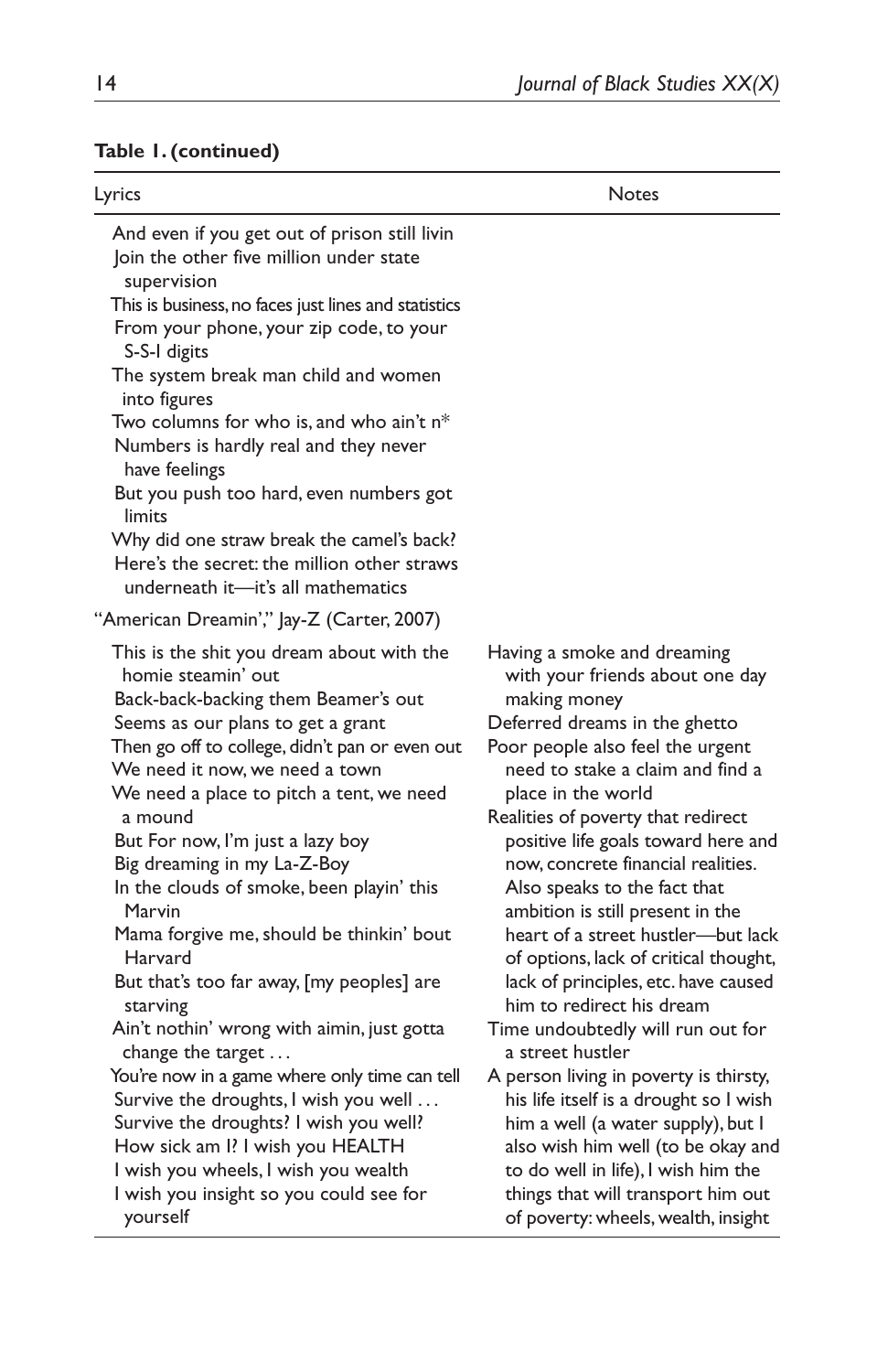finally mentioning his talent, his community experience, and his intelligence (Winfrey, 2009). Jay-Z's intelligence is beginning to peak through the curtains of the stereotypes. On a recent taping of *Real Time With Bill Maher*, Bill Maher presented Jay-Z with the printed body of his work, which composed an encyclopedia-length text (Sutton, 2009). On the show, the two men discussed the depth of writing involved in hip-hop. Maher shared his personal opinion that the lyrics of hip-hop music are much more important than those found in other forms of popular music because of their centrality to serious social issues and political problems. On the *American Gangster* album, Jay-Z demonstrates creativity first in the way in which the album is constructed: Each song is a progression that, when heard from beginning to end, tells the classic story of the rise and fall of a hustler. And within each song, the artist displays his mastery of lyrical style and content. As demonstrated in Table 1 in "American Dreamin"" (Carter, 2007), his literary skill with plays on words and metaphors, the rich meaning of his words, and his delivery make him exceptional. Jay-Z is an artist largely known and applauded for the fact that he does not write his rhymes on paper. Other, younger artists, like Lil Wayne, have also begun touting memorizing and freestyling as a show of their genius (Rodriguez, 2009). However, when one examines the complexity of the lyrics that artists like Jay-Z, Talib Kweli, Nas, Dead Prez, Ras, Mos Def, Black Thought, Andre 3000, Rakim, and Tupac have written, it is apparent that it is not how they record their music but rather the rich content and meaning of the lyrics that make their work a literal stroke of genius.

In the article "Mr. Nigger: The Challenges of Educating African American Males in American Society" (Jenkins, 2006b), I discuss hip-hop's merit as an alternative space of intellectual inclusion for Black men. In the article, I provide the following praise for the content in some hip-hop songs:

The lyrics of these artists summarize in less than five minutes and in a poetic form many of the key aspects that researchers have come to align with the black male experience in America—poor health, negative interactions with the criminal justice system, love for family, social oppression, violence, social rage and frustration, community leadership and activism, depression, prison industry complex, enslavement, unemployment, poverty, and the need for communal and self love. (p. 148)

And beyond the content knowledge being offered forth through their music, as previously mentioned, the writing talent is noteworthy. Throughout each song, the writers have used metaphors, similes, puns, and various forms of word play. Their work production also has merit in its mastery of the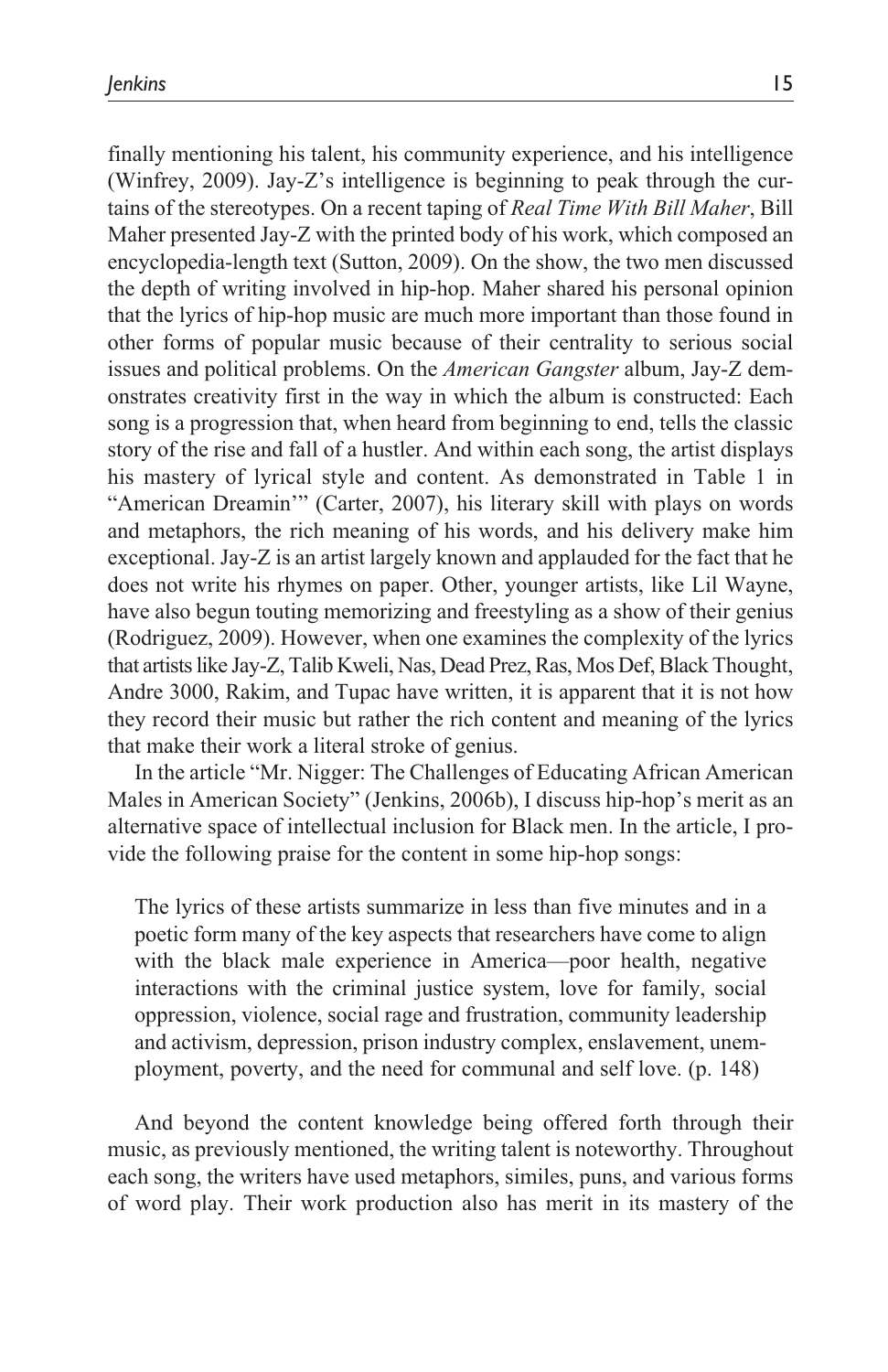schemes and tropes of stylistic writing and speaking. In many ways, hip-hop music is a contemporary continuation of the great intellectual tradition of the Harlem Renaissance. The strong social, economic, and political critiques of many rappers echo the artistic resistance of Langston Hughes's works, like "Let America Be America":

I am the poor white, fooled and pushed apart, I am the Negro bearing slavery's scars. I am the red man driven from the land, I am the immigrant clutching the hope I seek— And finding only the same old stupid plan Of dog eat dog, of mighty crush the weak. I am the young man, full of strength and hope, Tangled in that ancient endless chain Of profit, power, gain, of grab the land! Of grab the gold! Of grab the ways of satisfying need! Of work the men! Of take the pay! Of owning everything for one's own greed! (Hughes, 1938)

The ethic behind songs like Tupac's (1998) "Changes" and Mos Def's (Smith, 2002b) "Mr. Nigger" conjures up memories of Claude McKay's (1922) "Outcast":

For the dim regions whence my fathers came My spirit, bondaged by the body, longs. Words felt, but never heard, my lips would frame; My soul would sing forgotten jungle songs. I would go back to darkness and to peace, But the great western world holds me in fee, And I may never hope for full release While to its alien gods I bend my knee. Something in me is lost, forever lost, Some vital thing has gone out of my heart, And I must walk the way of life a ghost Among the sons of earth, a thing apart. For I was born, far from my native clime, Under the white man's menace, out of time.

Undoubtedly, Harlem Renaissance artists are the reason hip-hop artists have a platform to speak so freely today. The foundation of creative energy,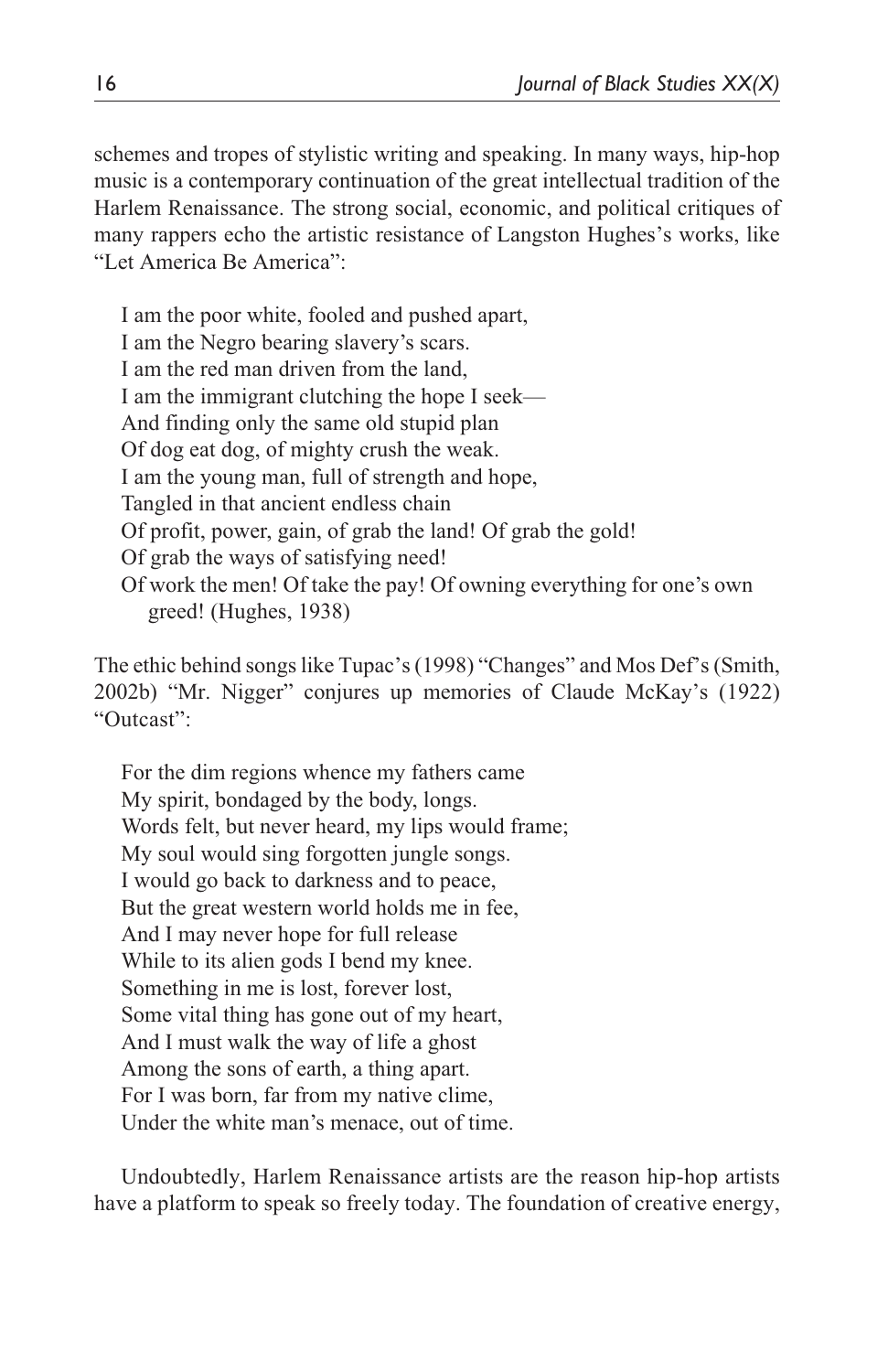passion, and courage that this group of intellectuals created during the renaissance ushered in a new form of political license for writers, poets, and musicians. Everyone was included in the cause—everyone was considered to be a thinker. Using a new genre of music, hip-hop artists are still critiquing, reflecting, and artistically navigating the racial and class-based experience in America. They carry forward the torch. But it also must be said that in proving or arguing hip-hop's worth as an intellectual art form, it should not *have* to be similar to another art era that is more respected and more familiar. While recognizing and appreciating the family tree and the artistic genealogy, we must still allow the new generation to stand on its own two feet. Hip-hop is intellectually worthy simply because of its content. Its worth does not lie solely in the fact that it continues a tradition. Its worth does not rest solely in the fact that it mirrors the resistance of the past. It is worthy of intellectual appreciation simply because truth expressed through a politic of imagination and creativity is worthy of praise whenever it is exhibited.

## *A Call to Move Beyond Pathology: Expanding the Conversation*

There is so much potential for the intellectual identity of the artist and the broad consumer culture that identifies with hip-hop. Identity in hip-hop culture has been and in small pockets continues to be about absolute excellence, a strong sense of self-efficacy, and a pursuit to be the best. Hip-hop is a cultural space where individuals who have been kicked out of schools, locked out of opportunity, and imprisoned in oppression have created a space where they can shine, excel, and be great (Jenkins, 2006b). In their music, artists from KRS-One to the Roots to Jay-Z have always talked about their greatness, their skill, and their aim to be the best. It is questionable whether this ethic of excellence has been clearly seen through the smog of stereotypes obstructing our view.

As bell hooks (2004) points out, "Now more than ever before, the dark forces of addiction, of violence, of death seem to have a more powerful grip on the black male soul than does the will to live, to love, to be healthy, and whole" (p. 159). This is a situation our society has created. And it is up to us to fix it. We must love the Black male mind that we have so severely neglected, ignored, and demented. The strength of our families, the health of our communities, the diversity of our companies, and very clearly, the population of our prisons all depend on the strength of Black male self-efficacy.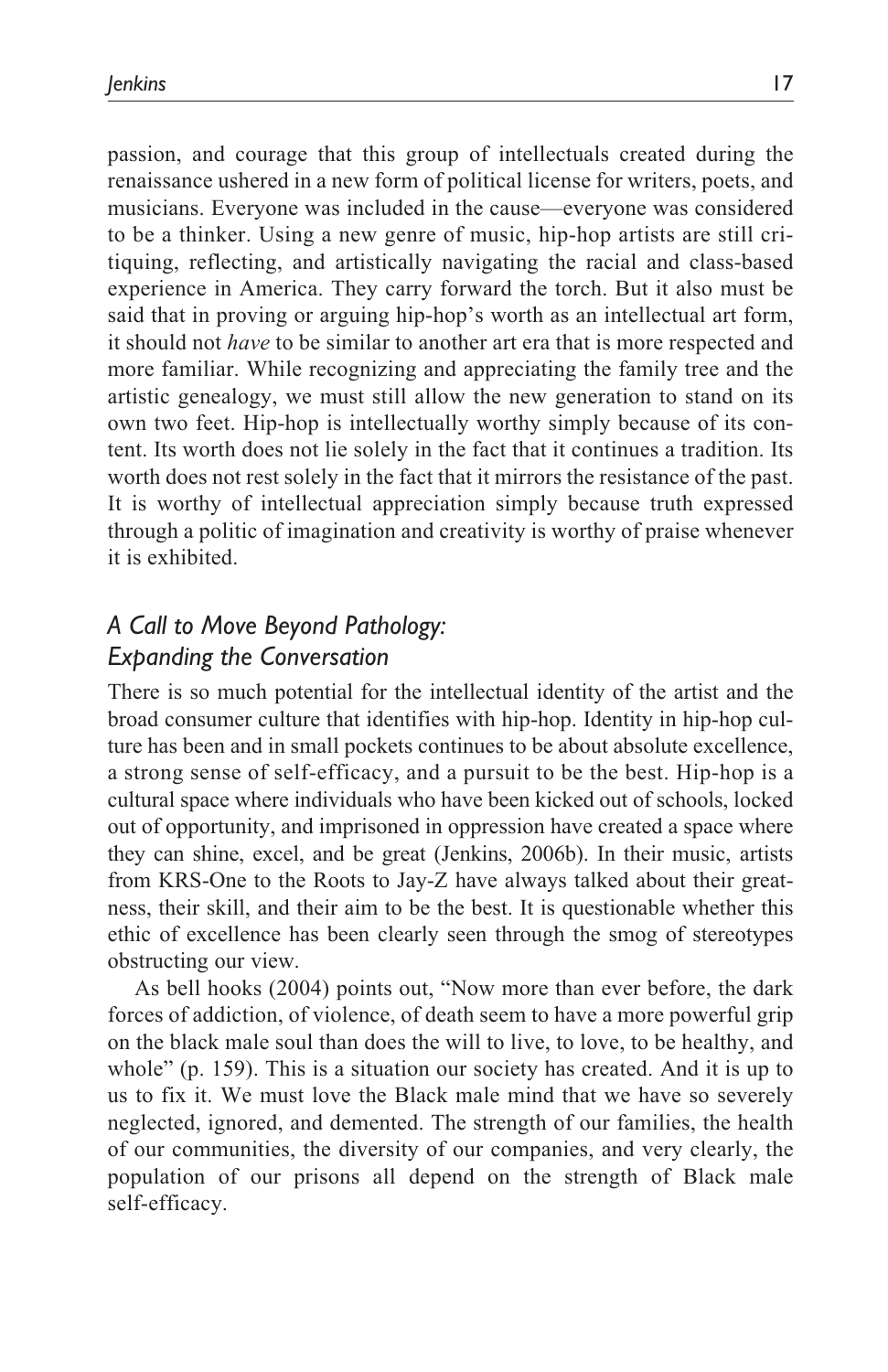It is time to expand the traditional conversations that we have been having about identity in hip-hop. Moving beyond pathology means artists moving beyond glorifying one-dimensional and often fake identities in their music and lyrics. First, artists need to see themselves fully. I am suggesting that artists need to love and appreciate their minds and see themselves as more than the kid that made it out, more than the guy that used hip-hop as a hustle, and more than the wind-up doll playing whatever role society demands for a dollar.

Additionally, the ways in which media and entertainment corporate structures market artists also requires criticism, protest, and renewal. Consumers need to show up mentally and physically in the marketplace. Not only should we evaluate how our beloved culture is being molded, but we must also communicate our criticism via retail and online stores. We literally buy into the identity of the ignorant, oversexed thug every time we buy a song. And to move beyond pathology, we as consumers and critics of hip-hop need to indeed become more critical in our thinking about the art form. At the same time that we hold some artists accountable for the harmful art that they produce, we also have to ensure that we hold up those artists that are shining examples of brilliance. We have had many necessary conversations in the past few years about what is wrong with hip-hop music. It seems both necessary and timely to now suggest that we also examine how hip-hop can heal the self-concept of our young people. We have talked misogyny and violence. And it is a conversation that needs to continue. But lets add to the agenda. To borrow the framework of hip-hop legends Salt-N-Pepa, let's talk about intelligence.

#### **Declaration of Conflicting Interests**

The author declared no potential conflicts of interests with respect to the authorship and/or publication of this article.

#### **Funding**

The author received no financial support for the research and/or authorship of this article.

#### **References**

- Angry Independent. (2006, June 26). Why are women attracted to thugs? [Web log post] Retrieved from http://mirroronamerica.blogspot.com/2006/06/ why-are-women-attracted-to-thugs.html
- Barnes, R. D. (1990). Race consciousness: The thematic content of racial distinctiveness in critical race scholarship. *Harvard Law Review*, *103*(8), 1864-1871.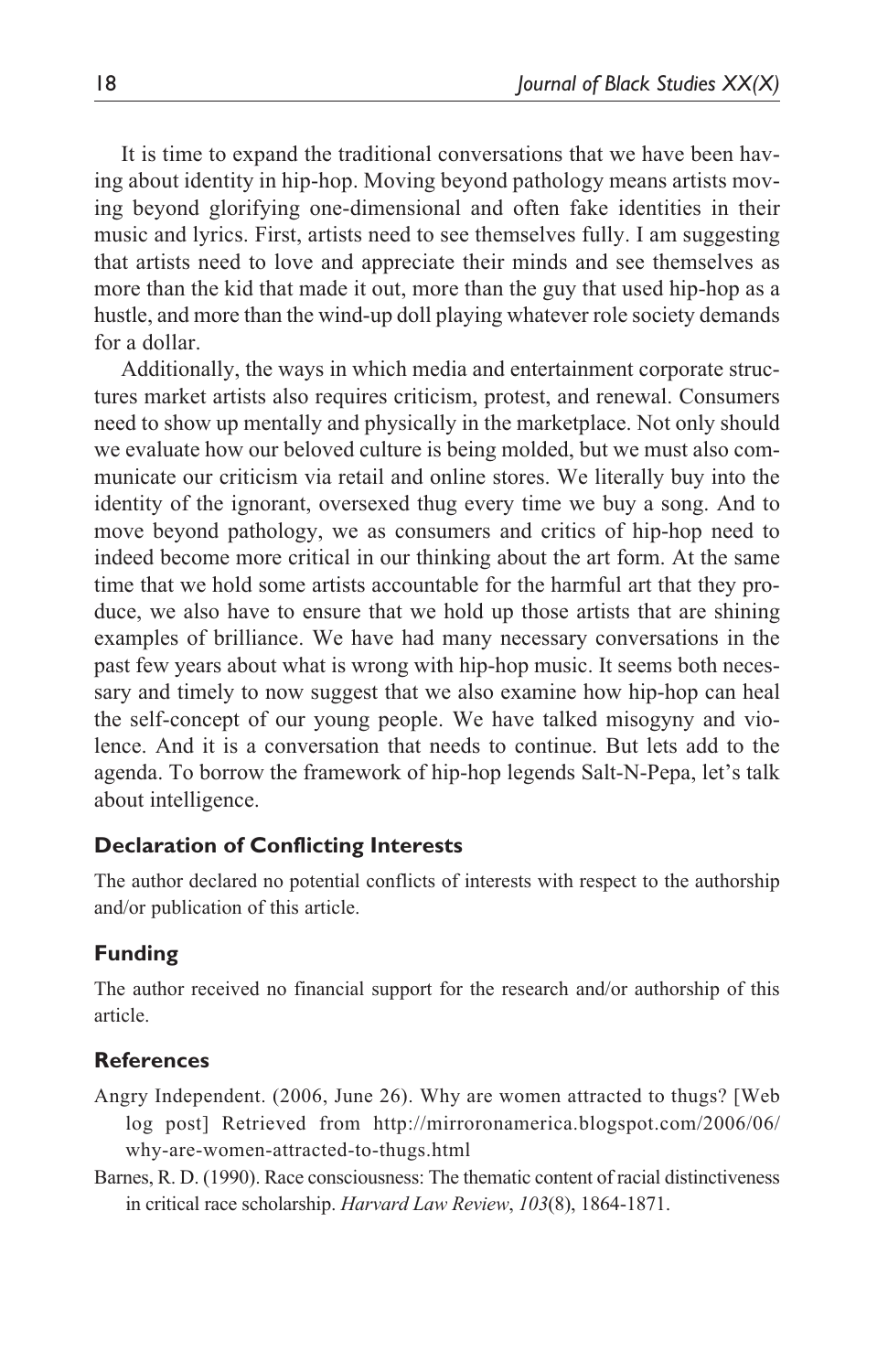- Bonnie, R., & Whitebread, C. (1974). *The marijuana conviction*. Charlottesville: University of Virginia Press.
- Bynoe, Y. (2004). *Stand and deliver: Political activism, leadership, and hip hop culture*. New York, NY: Soft Skull Press.
- Carter, S. (2001). Girls, girls, girls [Recorded by Jay-Z]. On *The blueprint* [Music recording]. New York, NY: Roc-A-Fella Records.
- Carter, S. (2007) American dreamin' [Recorded by Jay-Z]. On *American gangster* [Music recording]. New York, NY: Roc-A-Fella Records.
- Carter, S. (2009) D.O.A. (Death of auto-tune) [Recorded by Jay-Z]. On *Blueprint 3* [Music recording]. New York, NY: Roc-A-Fella Records.
- Carver, T. (2002, February 20). Pentagon plans propaganda war. *BBC News*. Retrieved from http://news.bbc.co.uk/2/hi/americas/1830500.stm
- Cox, A. (2006). Cracked lenses: The visual exploitation of crack mothers. *Women and Prison*. Retrieved from http://womenandprison.org/motherhood/view/cracked lenses the visual exploitation of crack mothers/
- Dyson, M., & Daulatzai, S. (2009). *Born to use mics: Reading Nas's* Illmatic. New York, NY: Basic Civitas Books.
- Ellison, R. (1995). *Invisible man* (2nd ed.). New York, NY: Vintage Press.
- *Flavor of love* [Television series]. (2006). Los Angeles, CA: 51 Minds Entertainment.
- Gause, C. P. (2008). *Integration matters: Navigating identity, culture and resistance.* New York, NY: Peter Lang.
- Lawrence Erlbaum Associates.
- Hill Collins, P. (1986). Learning from the outsider within: The sociological significance of Black feminist thought. *Social Problems*, *33*(6), S14-S32.
- hooks, b. (2001). *Salvation: Black people and love*. New York, NY: HarperCollins.
- hooks, b. (2004). *We real cool: Black men and masculinity*. New York, NY: Routledge.
- Hughes, L. (1938). Let America be America. Retrieved from http://www.american poems.com/poets/Langston-Hughes/2385
- Hurt, B. (Director). (2006). Hip-hop: Beyond beats and rhymes [Television series episode]. In *Independent lens*. Washington, DC: PBS.
- *I Want to Work for Diddy* [Television series]. (2008). New York, NY: Bad Boy Worldwide Entertainment Group.
- Jenkins, T. (2006a, October). The definition of a soldier: Miscommunications in the hip-hop generation. *Gloss Magazine Online*. Retrieved from http://www .glossmagazineonline.com/
- Jenkins, T. (2006b). Mr. Nigger: The challenges of educating African American males in American society. *Journal of Black Studies*, *37*(1), 127-155.
- Jones, N. (1999). I want to talk to you [Recorded by Nas]. On *I am* [Music recording]. New York, NY: Columbia Records.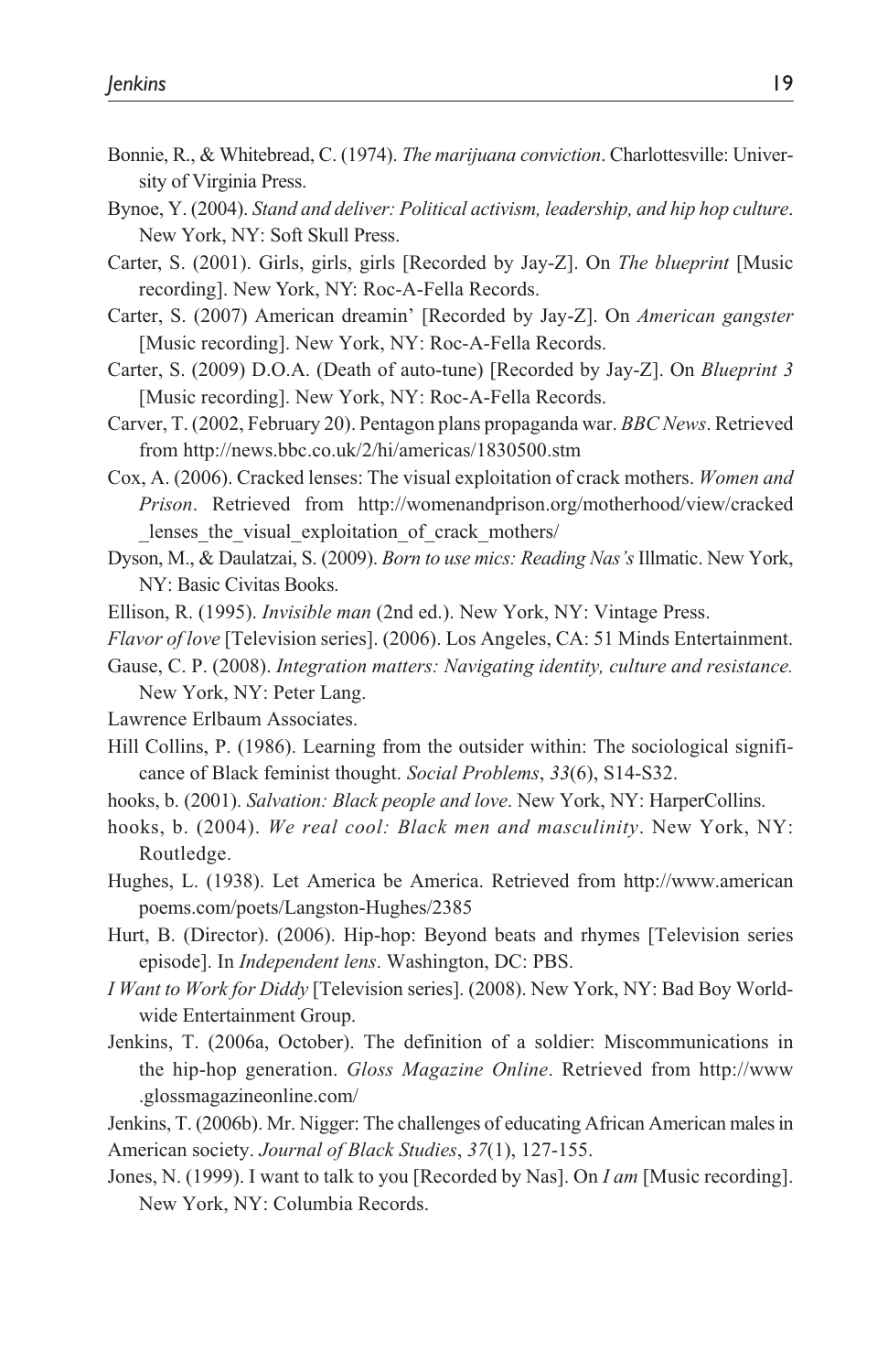- Jones, N. (2006). Hip-hop is dead [Recorded by Nas]. On *Hip-hop is dead* [Music recording]. New York, NY: Def Jam.
- Kitwana, B. (2002). *The hip-hop generation: Young Blacks and the crisis in African American culture*. New York, NY: Basic Civitas Books.
- Knowles, B., Rowland, K., Williams, M., & Harrison, R. (2004). Soldier [Recorded by Destiny's Child]. On *Destiny fulfilled* [Music recording]. New York, NY: Columbia Records.
- Lupien, J. (1995). *Unraveling an American dilemma: The demonization of marihuana*. Retrieved from http://www.druglibrary.org/schaffer/hemp/history/ conspiracy\_toc.htm
- McKay, C. (1992**)**. Outcast. Retrieved from http://rinabeana.com/poemoftheday/ index.php/category/claude-mckay/
- McWhorter, J. (2003, Summer). How hip-hop holds Blacks back. *City Journal*. Retrieved from http://www.city-journal.org/html/13\_3\_how\_hip\_hop.html
- *MTV Cribs* [Television series]. (2000). New York, NY: MTV Productions.
- Noguera, P. (2002, May 13). The trouble with Black boys: The role and influence of environmental and cultural factors on the academic performance of African American males. *In Motion Magazine*. Retrieved from http://www.inmotionmagazine.com/er/pntroub1.html
- Parry, R. (2008). The endless smearing of Joe Wilson. Retrieved from http://www .consortiumnews.com/2008/072608.html
- Poor, J. (2009). Gore Vidal: Obama "too intelligent" for America [Web log post]. Retrieved from http://newsbusters.org/blogs/jeff-poor/2009/10/23/gore-vidal-obamatoo-intelligent-america-vidal-adds-he-wanted-murder-bush#ixzz0grgwD8Zl
- Rappaport, M. (2009). Is Obama too smart to be president? [Web log post]. Retrieved from http://www.allvoices.com/contributed-news/4695316-is-obama-too-smartto-be-president
- Rodriguez, J. (2009) Lil Wayne's 'Behind The Music' Shows MC's False Start, Ultimate Rise, http://www.mtv.com/news/articles/1620564/20090901/lil\_wayne.jhtml. September 1, 2009
- Shakur, T. (1998). Changes. On *Greatest hits* [Music recording]. Santa Monica, CA: Interscope/Death Row.
- Smith, D. (1999). Mathematics [Recorded by Mos Def]. On *Black on both sides* [Music recording]. New York, NY: Rawkus Records.
- Smith, D. (2002a). Hip hop [Recorded by Mos Def]. On *Black on both sides* [Music recording]. New York, NY: Rawkus Records.
- Smith, D. (2002b). Mr. Nigger [Recorded by Mos Def]. On *Black on both sides* [Music recording]. New York, NY: Rawkus Records.
- Sutton, B. (2009). Jay Z on *Real Time With Bill Maher*: Trading jokes and books. *The Measure*. Retrieved from http://www.thelmagazine.com/TheMeasure/archives/2009/ 08/31/jay-z-on-real-time-with-bill-maher-trading-jokes-and-books